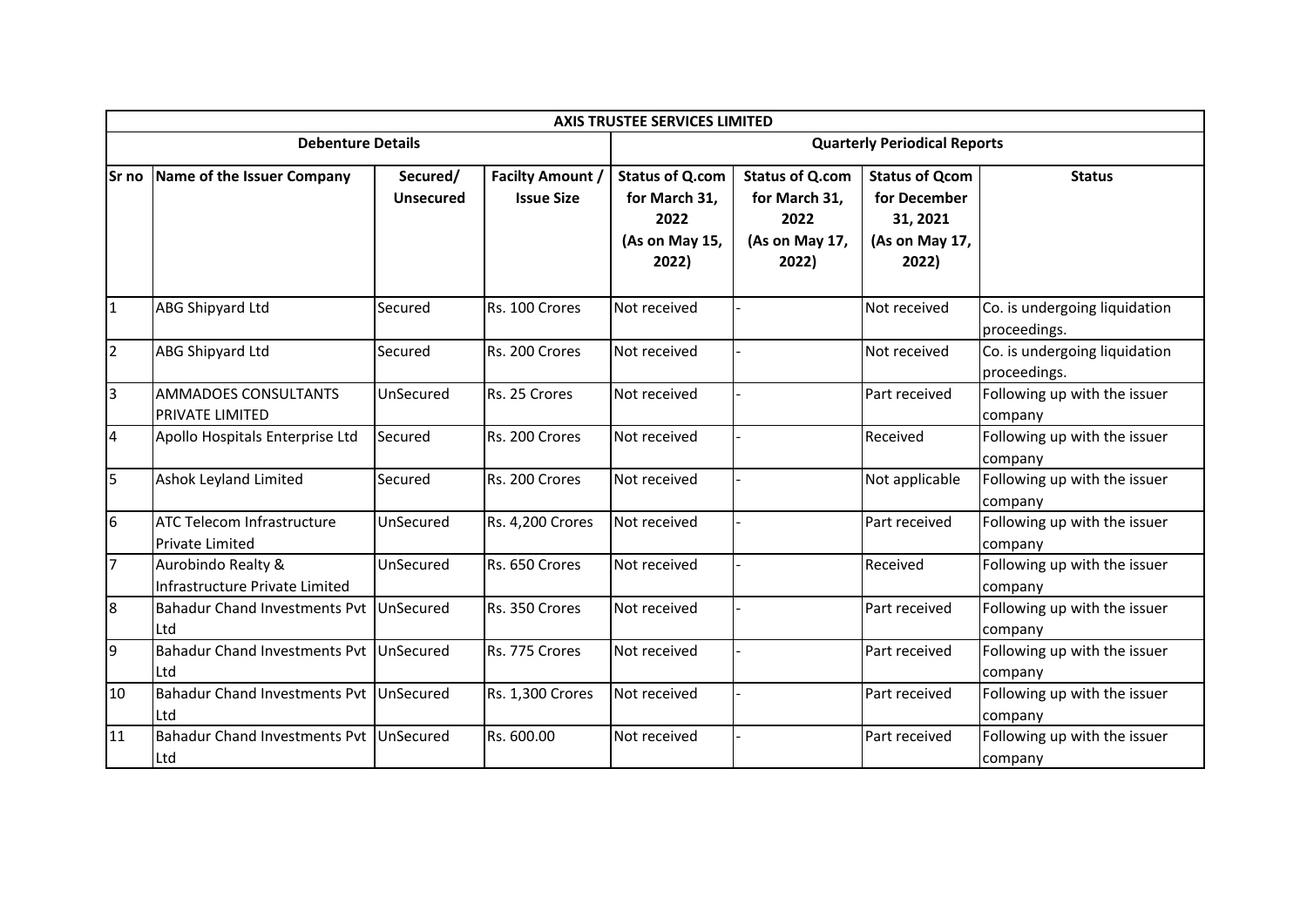|    | <b>AXIS TRUSTEE SERVICES LIMITED</b>                |                              |                                              |                                                                            |                                                                            |                                                                              |                                         |  |  |  |  |  |
|----|-----------------------------------------------------|------------------------------|----------------------------------------------|----------------------------------------------------------------------------|----------------------------------------------------------------------------|------------------------------------------------------------------------------|-----------------------------------------|--|--|--|--|--|
|    | <b>Debenture Details</b>                            |                              |                                              |                                                                            | <b>Quarterly Periodical Reports</b>                                        |                                                                              |                                         |  |  |  |  |  |
|    | Sr no Name of the Issuer Company                    | Secured/<br><b>Unsecured</b> | <b>Facilty Amount /</b><br><b>Issue Size</b> | <b>Status of Q.com</b><br>for March 31,<br>2022<br>(As on May 15,<br>2022) | <b>Status of Q.com</b><br>for March 31,<br>2022<br>(As on May 17,<br>2022) | <b>Status of Qcom</b><br>for December<br>31, 2021<br>(As on May 17,<br>2022) | <b>Status</b>                           |  |  |  |  |  |
| 12 | Bahadur Chand Investments Pvt UnSecured<br>Ltd      |                              | Rs. 350 Crores                               | Not received                                                               |                                                                            | Part received                                                                | Following up with the issuer<br>company |  |  |  |  |  |
| 13 | <b>Bank of Maharashtra</b>                          | UnSecured                    | Rs. 500 Crores                               | Not received                                                               |                                                                            | Received                                                                     | Following up with the issuer<br>company |  |  |  |  |  |
| 14 | <b>Bank of Maharashtra</b>                          | UnSecured                    | Rs. 600 Crores                               | Not received                                                               |                                                                            | Received                                                                     | Following up with the issuer<br>company |  |  |  |  |  |
| 15 | Beeta Infocom Private Limited                       | Secured                      | Rs. 140 Crores                               | Not received                                                               |                                                                            | Not received                                                                 | Default                                 |  |  |  |  |  |
| 16 | <b>Bharat Forge Limited</b>                         | UnSecured                    | Rs. 500 Crores                               | Not received                                                               |                                                                            | Received                                                                     | Following up with the issuer<br>company |  |  |  |  |  |
| 17 | <b>Bharti Hexacom Ltd</b>                           | UnSecured                    | Rs. 1,500 Crores                             | Not received                                                               |                                                                            | Received                                                                     | Following up with the issuer<br>company |  |  |  |  |  |
| 18 | <b>Bharti Hexacom Ltd</b>                           | UnSecured                    | Rs. 2,000 Crores                             | Not received                                                               |                                                                            | Received                                                                     | Following up with the issuer<br>company |  |  |  |  |  |
| 19 | <b>Bharti Telecom Limited</b>                       | UnSecured                    | Rs. 1,380 Crores                             | Not received                                                               |                                                                            | Received                                                                     | Following up with the issuer<br>company |  |  |  |  |  |
| 20 | <b>Bhopal Dhule Transmission</b><br>Company Limited | Secured                      | Rs. 735 Crores                               | Not received                                                               |                                                                            | Received                                                                     | Following up with the issuer<br>company |  |  |  |  |  |
| 21 | <b>CAPSAVE FINANCE PRIVATE</b><br>LIMITED           | Secured                      | Rs. 10 Crores                                | Not received                                                               |                                                                            | Received                                                                     | Following up with the issuer<br>company |  |  |  |  |  |
| 22 | <b>CAPSAVE FINANCE PRIVATE</b><br>LIMITED           | Secured                      | Rs. 20 Crores                                | Not received                                                               |                                                                            | Received                                                                     | Following up with the issuer<br>company |  |  |  |  |  |
| 23 | <b>CAPSAVE FINANCE PRIVATE</b><br>LIMITED           | Secured                      | Rs. 25 Crores                                | Not received                                                               |                                                                            | Received                                                                     | Following up with the issuer<br>company |  |  |  |  |  |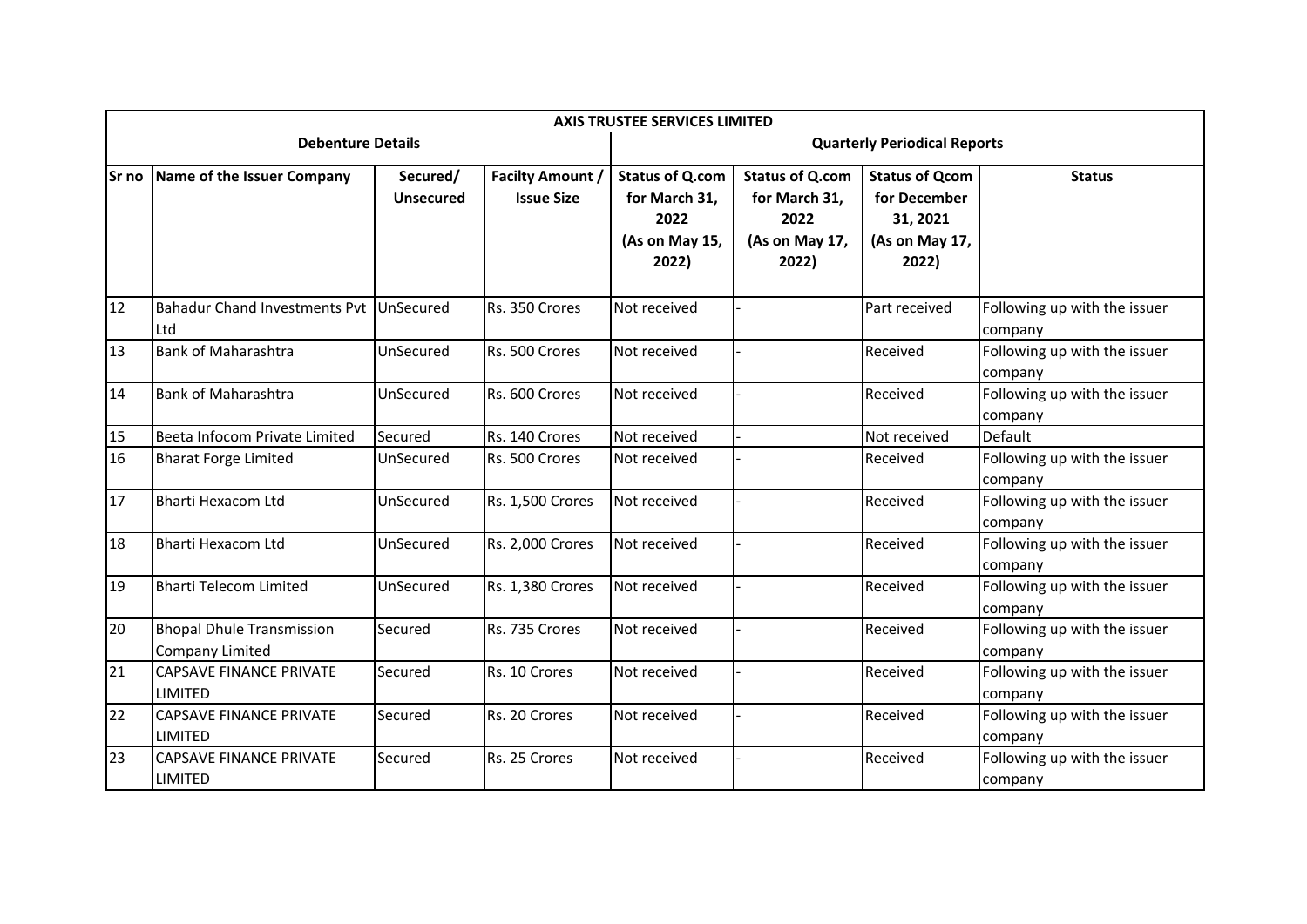|        | <b>AXIS TRUSTEE SERVICES LIMITED</b>               |                              |                                              |                                                                            |                                                                            |                                                                              |                                               |  |  |  |  |  |
|--------|----------------------------------------------------|------------------------------|----------------------------------------------|----------------------------------------------------------------------------|----------------------------------------------------------------------------|------------------------------------------------------------------------------|-----------------------------------------------|--|--|--|--|--|
|        | <b>Debenture Details</b>                           |                              |                                              | <b>Quarterly Periodical Reports</b>                                        |                                                                            |                                                                              |                                               |  |  |  |  |  |
| lSr no | Name of the Issuer Company                         | Secured/<br><b>Unsecured</b> | <b>Facilty Amount /</b><br><b>Issue Size</b> | <b>Status of Q.com</b><br>for March 31,<br>2022<br>(As on May 15,<br>2022) | <b>Status of Q.com</b><br>for March 31,<br>2022<br>(As on May 17,<br>2022) | <b>Status of Qcom</b><br>for December<br>31, 2021<br>(As on May 17,<br>2022) | <b>Status</b>                                 |  |  |  |  |  |
| 24     | <b>CAPSAVE FINANCE PRIVATE</b><br>LIMITED          | Secured                      | Rs. 15 Crores                                | Not received                                                               |                                                                            | Received                                                                     | Following up with the issuer<br>company       |  |  |  |  |  |
| 25     | <b>CAPSAVE FINANCE PRIVATE</b><br><b>LIMITED</b>   | Secured                      | Rs. 15 Crores                                | Not received                                                               |                                                                            | Received                                                                     | Following up with the issuer<br>company       |  |  |  |  |  |
| 26     | <b>CAPSAVE FINANCE PRIVATE</b><br><b>LIMITED</b>   | Secured                      | Rs. 30 Crores                                | Not received                                                               |                                                                            | Received                                                                     | Following up with the issuer<br>company       |  |  |  |  |  |
| 27     | Core Education and<br>Technologies Ltd.            | Secured                      | Rs. 100 Crores                               | Not received                                                               |                                                                            | Not received                                                                 | Co. is undergoing liquidation<br>proceedings. |  |  |  |  |  |
| 28     | Core Education and<br>Technologies Ltd.            | Secured                      | Rs. 71 Crores                                | Not received                                                               |                                                                            | Not received                                                                 | Co. is undergoing liquidation<br>proceedings. |  |  |  |  |  |
| 29     | Cox & Kings Ltd                                    | UnSecured                    | Rs. 200 Crores                               | Not received                                                               |                                                                            | Not received                                                                 | Co. is undergoing insolvency<br>proceedings   |  |  |  |  |  |
| 30     | Dalmia Cement (Bharat) Limited Secured             |                              | Rs. 600 Crores                               | Not received                                                               |                                                                            | Received                                                                     | Following up with the issuer<br>company       |  |  |  |  |  |
| 31     | <b>DBL Byrapura Challakere</b><br>Highways Pvt Ltd | Secured                      | Rs. 235 Crores                               | Not received                                                               |                                                                            | Not received                                                                 | Following up with the issuer<br>company       |  |  |  |  |  |
| 32     | Dilip Buildcon Ltd                                 | Secured                      | Rs. 600 Crores                               | Not received                                                               |                                                                            | Not received                                                                 | Following up with the issuer<br>company       |  |  |  |  |  |
| 33     | <b>Educomp Solutions Limited</b>                   | Secured                      | Rs. 35 Crores                                | Not received                                                               |                                                                            | Not received                                                                 | Co. is undergoing insolvency<br>proceedings   |  |  |  |  |  |
| 34     | <b>ELDER PHARMACEUTICALS</b><br><b>LIMITED</b>     | Secured                      | Rs. 118.80 Crores                            | Not received                                                               |                                                                            | Not received                                                                 | Co. is undergoing liquidation<br>proceedings. |  |  |  |  |  |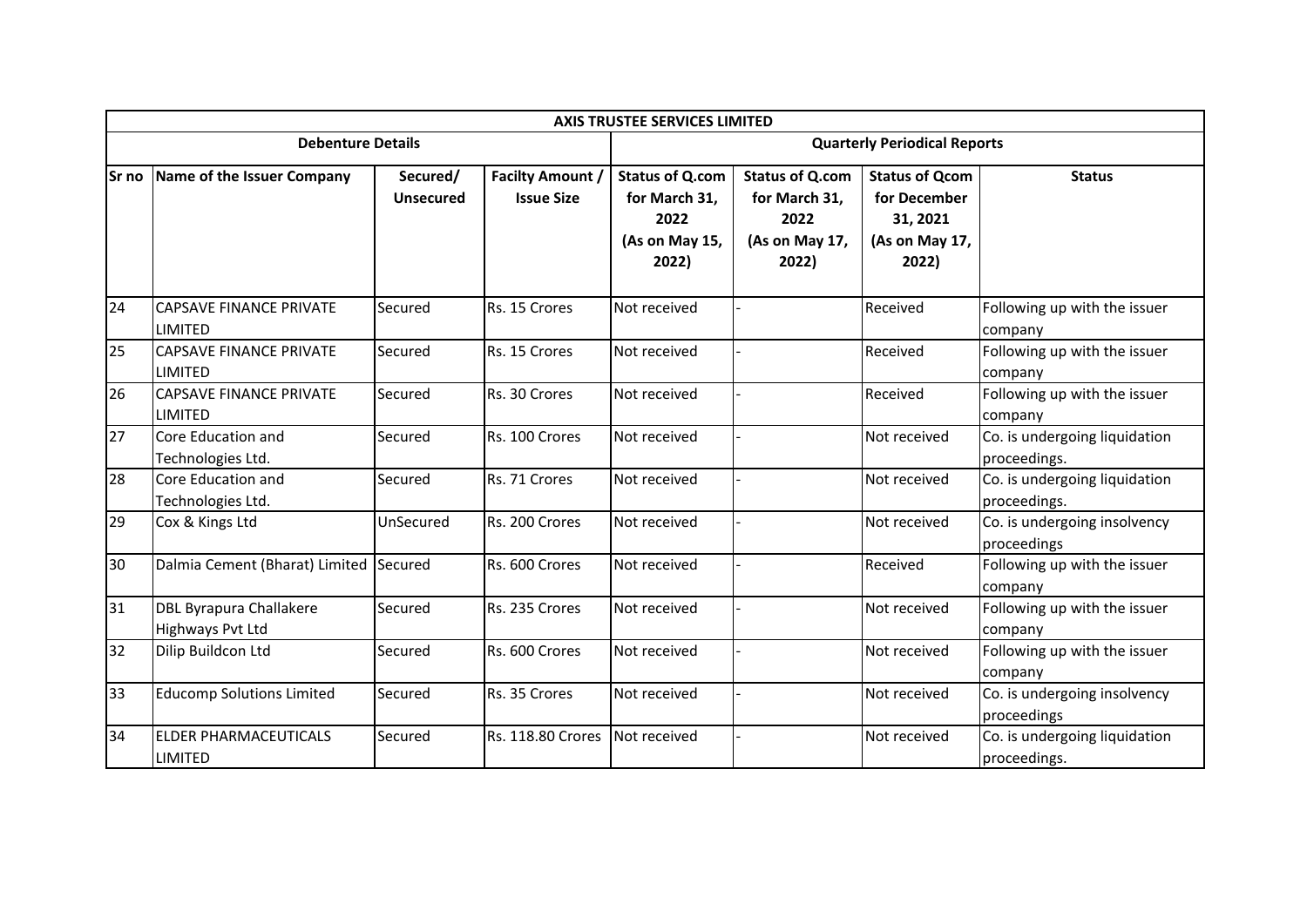|       | <b>AXIS TRUSTEE SERVICES LIMITED</b>                     |                              |                                              |                                                                            |                                                                            |                                                                              |                                               |  |  |  |  |  |
|-------|----------------------------------------------------------|------------------------------|----------------------------------------------|----------------------------------------------------------------------------|----------------------------------------------------------------------------|------------------------------------------------------------------------------|-----------------------------------------------|--|--|--|--|--|
|       | <b>Debenture Details</b>                                 |                              |                                              |                                                                            | <b>Quarterly Periodical Reports</b>                                        |                                                                              |                                               |  |  |  |  |  |
| Sr no | Name of the Issuer Company                               | Secured/<br><b>Unsecured</b> | <b>Facilty Amount /</b><br><b>Issue Size</b> | <b>Status of Q.com</b><br>for March 31,<br>2022<br>(As on May 15,<br>2022) | <b>Status of Q.com</b><br>for March 31,<br>2022<br>(As on May 17,<br>2022) | <b>Status of Qcom</b><br>for December<br>31, 2021<br>(As on May 17,<br>2022) | <b>Status</b>                                 |  |  |  |  |  |
| 35    | ELDER PHARMACEUTICALS<br>LIMITED                         | Secured                      | Rs. 73 Crores                                | Not received                                                               |                                                                            | Not received                                                                 | Co. is undergoing liquidation<br>proceedings. |  |  |  |  |  |
| 36    | ELDER PHARMACEUTICALS<br>LIMITED                         | Secured                      | Rs. 70 Crores                                | Not received                                                               |                                                                            | Not received                                                                 | Co. is undergoing liquidation<br>proceedings. |  |  |  |  |  |
| 37    | <b>ENERGY EFFICIENCY SERVICES</b><br>LIMITED             | Secured                      | Rs. 500 Crores                               | Not received                                                               |                                                                            | Received                                                                     | Following up with the issuer<br>company       |  |  |  |  |  |
| 38    | <b>ENERGY EFFICIENCY SERVICES</b><br><b>LIMITED</b>      | UnSecured                    | Rs. 500 Crores                               | Not received                                                               |                                                                            | Received                                                                     | Following up with the issuer<br>company       |  |  |  |  |  |
| 39    | <b>ENTRY INDIA PROJECTS PRIVATE UnSecured</b><br>LIMITED |                              | Rs. 25 Crores                                | Not received                                                               |                                                                            | Part received                                                                | Following up with the issuer<br>company       |  |  |  |  |  |
| 40    | Era Infra Engineering Ltd.                               | Secured                      | Rs. 20 Crores                                | Not received                                                               |                                                                            | Not received                                                                 | Co. is undergoing insolvency<br>proceedings   |  |  |  |  |  |
| 41    | Era Infra Engineering Ltd.                               | Secured                      | Rs. 39 Crores                                | Not received                                                               |                                                                            | Not received                                                                 | Co. is undergoing insolvency<br>proceedings   |  |  |  |  |  |
| 42    | Era Infra Engineering Ltd.                               | Secured                      | Rs. 40 Crores                                | Not received                                                               |                                                                            | Not received                                                                 | Co. is undergoing insolvency<br>proceedings   |  |  |  |  |  |
| 43    | Era Infra Engineering Ltd.                               | Secured                      | Rs. 75 Crores                                | Not received                                                               |                                                                            | Not received                                                                 | Co. is undergoing insolvency<br>proceedings   |  |  |  |  |  |
| 44    | Era Infra Engineering Ltd.                               | Secured                      | Rs. 100 Crores                               | Not received                                                               |                                                                            | Not received                                                                 | Co. is undergoing insolvency<br>proceedings   |  |  |  |  |  |
| 45    | Era Infra Engineering Ltd.                               | Secured                      | Rs. 100 Crores                               | Not received                                                               |                                                                            | Not received                                                                 | Co. is undergoing insolvency<br>proceedings   |  |  |  |  |  |
| 46    | <b>Essar Power Limited</b>                               | Secured                      | Rs. 1,150 Crores                             | Not received                                                               |                                                                            | Received                                                                     | Default                                       |  |  |  |  |  |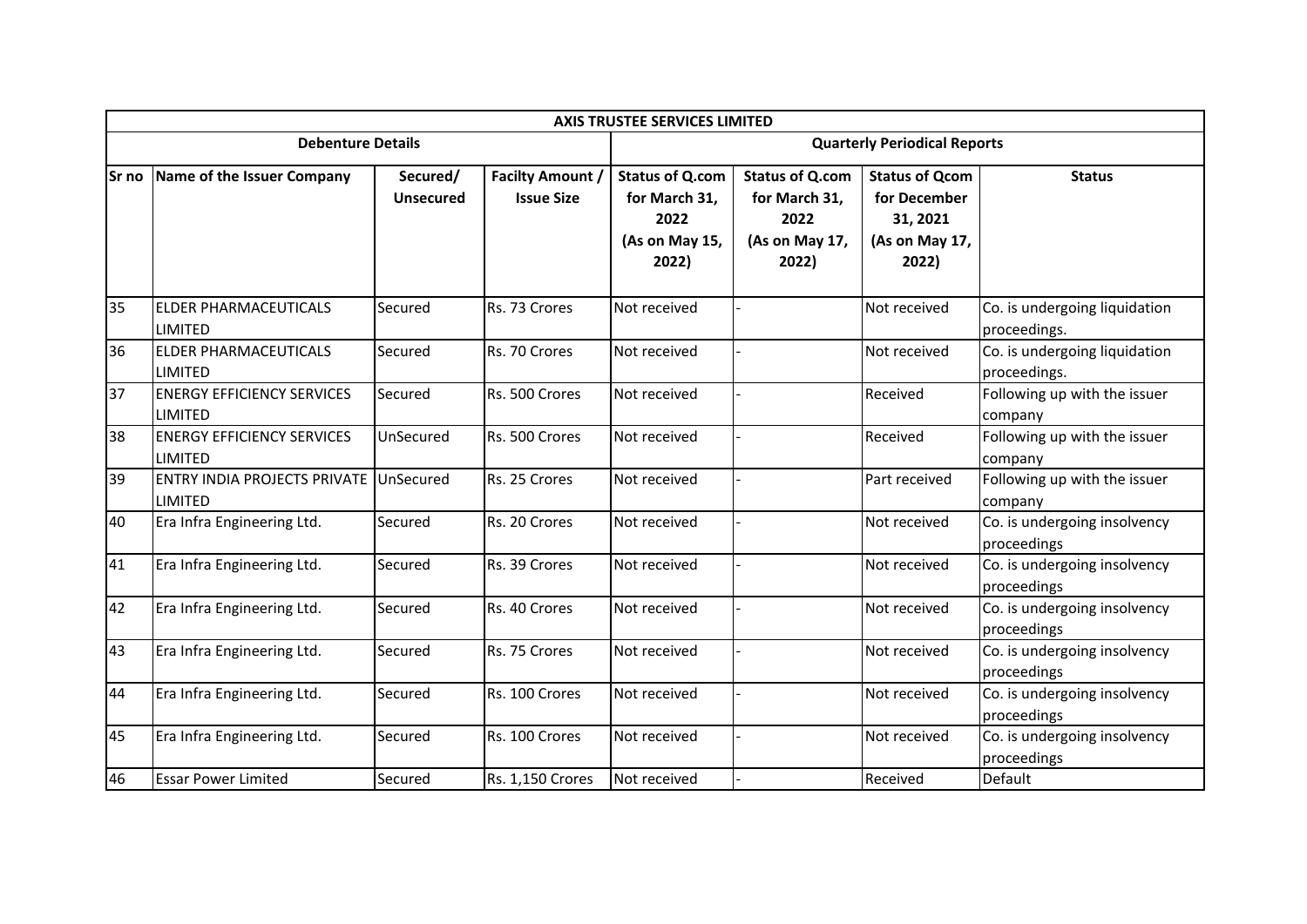|              | <b>AXIS TRUSTEE SERVICES LIMITED</b>                        |                              |                                              |                                                                            |                                                                            |                                                                              |                                               |  |  |  |  |  |
|--------------|-------------------------------------------------------------|------------------------------|----------------------------------------------|----------------------------------------------------------------------------|----------------------------------------------------------------------------|------------------------------------------------------------------------------|-----------------------------------------------|--|--|--|--|--|
|              | <b>Debenture Details</b>                                    |                              |                                              | <b>Quarterly Periodical Reports</b>                                        |                                                                            |                                                                              |                                               |  |  |  |  |  |
| <b>Sr</b> no | Name of the Issuer Company                                  | Secured/<br><b>Unsecured</b> | <b>Facilty Amount /</b><br><b>Issue Size</b> | <b>Status of Q.com</b><br>for March 31,<br>2022<br>(As on May 15,<br>2022) | <b>Status of Q.com</b><br>for March 31,<br>2022<br>(As on May 17,<br>2022) | <b>Status of Qcom</b><br>for December<br>31, 2021<br>(As on May 17,<br>2022) | <b>Status</b>                                 |  |  |  |  |  |
| 47           | <b>Essar Power Limited</b>                                  | Secured                      | <b>Rs. 1,000 Crores</b>                      | Not received                                                               |                                                                            | Received                                                                     | Default                                       |  |  |  |  |  |
| 48           | <b>Essar Power Limited</b>                                  | Secured                      | Rs. 350 Crores                               | Not received                                                               |                                                                            | Received                                                                     | Default                                       |  |  |  |  |  |
| 49           | <b>Essar Power Limited</b>                                  | Secured                      | Rs. 200 Crores                               | Not received                                                               |                                                                            | Received                                                                     | Default                                       |  |  |  |  |  |
| 50           | First Leasing Company Of India<br>Limited                   | UnSecured                    | Rs. 150 Crores                               | Not received                                                               |                                                                            | Not received                                                                 | Co. is undergoing liquidation<br>proceedings. |  |  |  |  |  |
| 51           | First Leasing Company Of India<br>Limited                   | Secured                      | Rs. 30 Crores                                | Not received                                                               |                                                                            | Not received                                                                 | Co. is undergoing liquidation<br>proceedings. |  |  |  |  |  |
| 52           | Forbes Technosys Limited                                    | UnSecured                    | Rs. 35 Crores                                | Not received                                                               |                                                                            | Received                                                                     | Following up with the issuer<br>company       |  |  |  |  |  |
| 53           | <b>Fortis Healthcare Holdings</b><br><b>Private Limited</b> | Secured                      | Rs. 12.50 Crores                             | Not received                                                               |                                                                            | Not received                                                                 | Default                                       |  |  |  |  |  |
| 54           | Fortis Healthcare Holdings<br>Private Limited               | Secured                      | Rs. 5 Crores                                 | Not received                                                               |                                                                            | Not received                                                                 | Default                                       |  |  |  |  |  |
| 55           | <b>Future Enterprises Ltd</b>                               | Secured                      | Rs. 300 Crores                               | Not received                                                               |                                                                            | Part received                                                                | Default                                       |  |  |  |  |  |
| 56           | <b>Future Enterprises Ltd</b>                               | Secured                      | Rs. 250 Crores                               | Not received                                                               |                                                                            | Part received                                                                | Default                                       |  |  |  |  |  |
| 57           | <b>Future Enterprises Ltd</b>                               | Secured                      | Rs. 300 Crores                               | Not received                                                               |                                                                            | Part received                                                                | Default                                       |  |  |  |  |  |
| 58           | Gammon India Ltd                                            | Secured                      | Rs. 74 Crores                                | Not received                                                               |                                                                            | Not received                                                                 | Default                                       |  |  |  |  |  |
| 59           | Gammon India Ltd                                            | Secured                      | Rs. 100 Crores                               | Not received                                                               |                                                                            | Not received                                                                 | Default                                       |  |  |  |  |  |
| 60           | Gammon India Ltd                                            | Secured                      | Rs. 50 Crores                                | Not received                                                               |                                                                            | Not received                                                                 | Default                                       |  |  |  |  |  |
| 61           | Gammon India Ltd                                            | Secured                      | Rs. 100 Crores                               | Not received                                                               |                                                                            | Not received                                                                 | Default                                       |  |  |  |  |  |
| 62           | <b>GAWAR KHAJUWALA BAP</b><br>HIGHWAY P LTD                 | Secured                      | Rs. 245 Crores                               | Not received                                                               |                                                                            | Not applicable                                                               | Following up with the issuer<br>company       |  |  |  |  |  |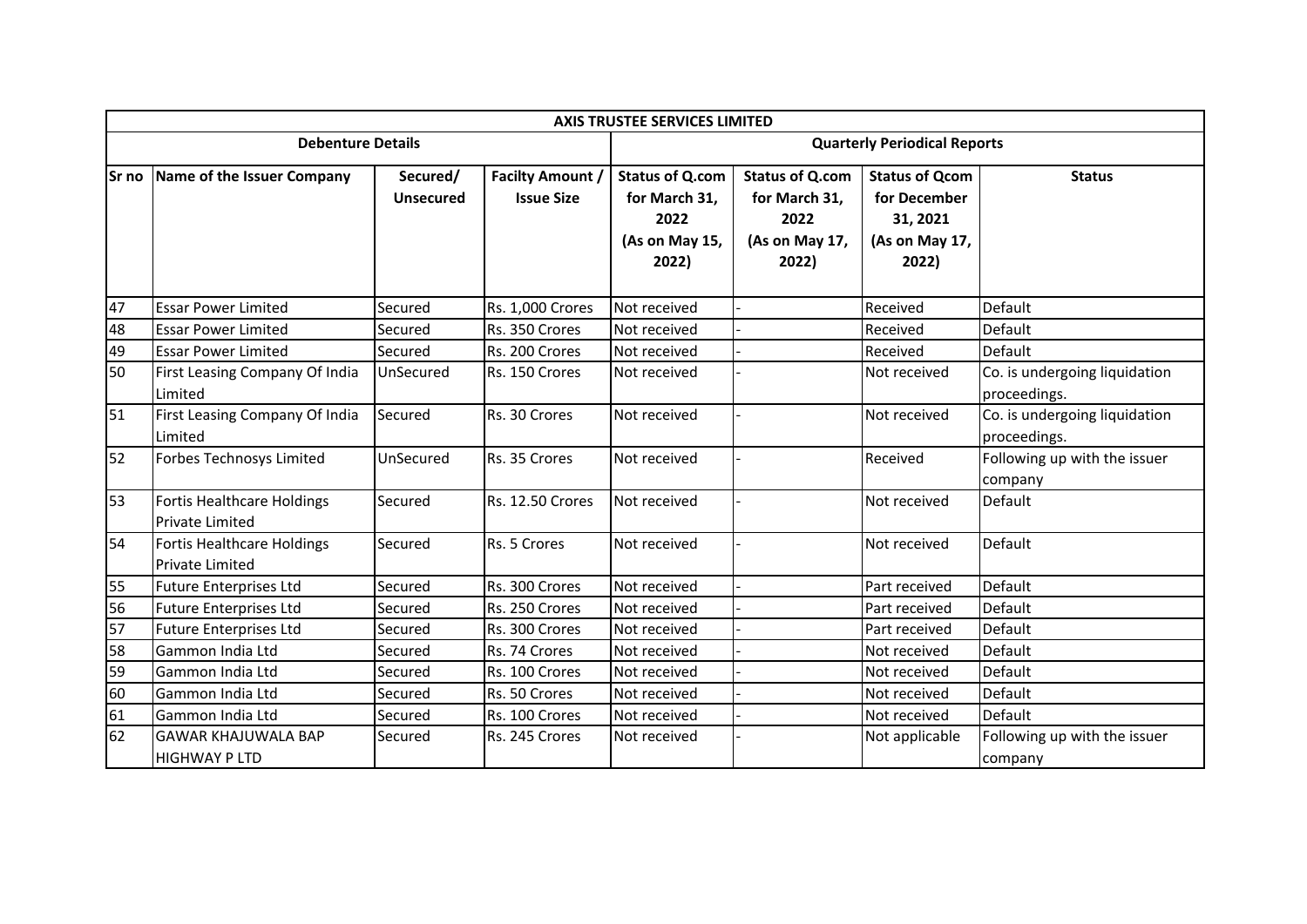|        | <b>AXIS TRUSTEE SERVICES LIMITED</b>                         |                              |                                              |                                                                            |                                                                            |                                                                              |                                             |  |  |  |  |  |
|--------|--------------------------------------------------------------|------------------------------|----------------------------------------------|----------------------------------------------------------------------------|----------------------------------------------------------------------------|------------------------------------------------------------------------------|---------------------------------------------|--|--|--|--|--|
|        | <b>Debenture Details</b>                                     |                              |                                              | <b>Quarterly Periodical Reports</b>                                        |                                                                            |                                                                              |                                             |  |  |  |  |  |
| lSr no | Name of the Issuer Company                                   | Secured/<br><b>Unsecured</b> | <b>Facilty Amount /</b><br><b>Issue Size</b> | <b>Status of Q.com</b><br>for March 31,<br>2022<br>(As on May 15,<br>2022) | <b>Status of Q.com</b><br>for March 31,<br>2022<br>(As on May 17,<br>2022) | <b>Status of Qcom</b><br>for December<br>31, 2021<br>(As on May 17,<br>2022) | <b>Status</b>                               |  |  |  |  |  |
| 63     | <b>GAWAR NARNAUL HIGHWAY</b><br>PRIVATE LIMITED              | Secured                      | Rs. 375 Crores                               | Not received                                                               |                                                                            | Not applicable                                                               | Following up with the issuer<br>company     |  |  |  |  |  |
| 64     | Gitanjali Gems Ltd                                           | Secured                      | Rs. 125 Crores                               | Not received                                                               |                                                                            | Not received                                                                 | Co. is undergoing insolvency<br>proceedings |  |  |  |  |  |
| 65     | <b>GMR Warora Energy Limited</b>                             | Secured                      | Rs. 75 Crores                                | Not received                                                               |                                                                            | Not received                                                                 | Default                                     |  |  |  |  |  |
| 66     | Goswami Infratech Pvt Ltd                                    | Secured                      | Rs. 800 Crores                               | Not received                                                               |                                                                            | Not received                                                                 | Following up with the issuer<br>company     |  |  |  |  |  |
| 67     | Goswami Infratech Pvt Ltd                                    | Secured                      | Rs. 450 Crores                               | Not received                                                               |                                                                            | Not received                                                                 | Following up with the issuer<br>company     |  |  |  |  |  |
| 68     | Goswami Infratech Pvt Ltd                                    | UnSecured                    | Rs. 375 Crores                               | Not received                                                               |                                                                            | Not received                                                                 | Following up with the issuer<br>company     |  |  |  |  |  |
| 69     | Goswami Infratech Pvt Ltd                                    | UnSecured                    | Rs. 700 Crores                               | Not received                                                               |                                                                            | Not received                                                                 | Following up with the issuer<br>company     |  |  |  |  |  |
| 70     | <b>GR Akkalkot Solapur Highway</b><br><b>Private Limited</b> | Secured                      | Rs. 158 Crores                               | Not received                                                               |                                                                            | Received                                                                     | Following up with the issuer<br>company     |  |  |  |  |  |
| 71     | <b>GR GUNDUGOLANU</b><br><b>DEVARAPALLI HIGHWAY</b>          | Secured                      | Rs. 267.00                                   | Not received                                                               |                                                                            | Not applicable                                                               | Following up with the issuer<br>company     |  |  |  |  |  |
| 72     | IGR PHAGWARA EXPRESSWAY<br><b>LIMITED</b>                    | Secured                      | Rs. 150 Crores                               | Not received                                                               |                                                                            | Received                                                                     | Following up with the issuer<br>company     |  |  |  |  |  |
| 73     | Green Infra Wind Energy Ltd                                  | Secured                      | Rs. 1,000 Crores                             | Not received                                                               | Part received with Part received<br>one day delay                          |                                                                              | Following up with the issuer<br>company     |  |  |  |  |  |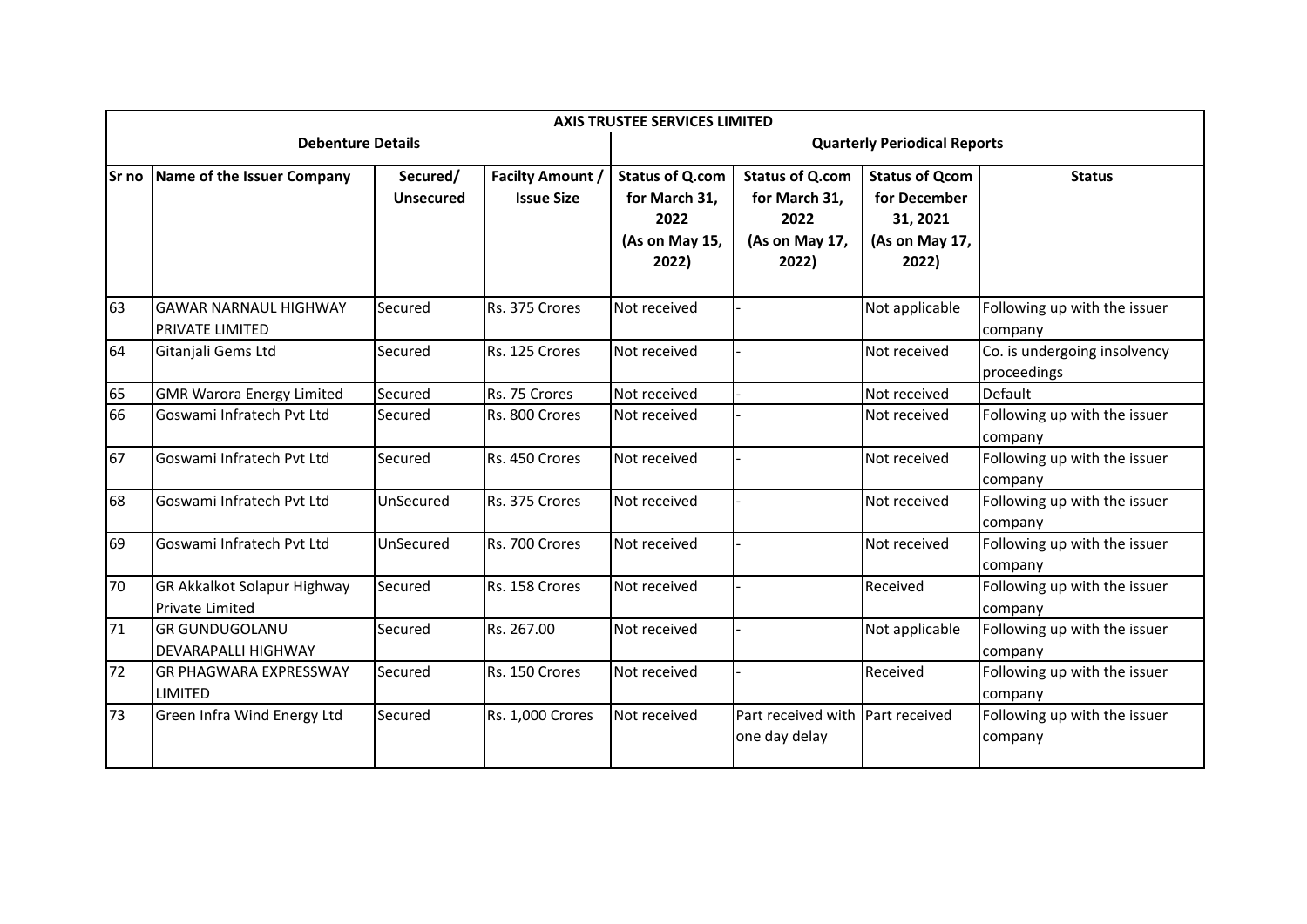|    | <b>AXIS TRUSTEE SERVICES LIMITED</b>                         |                              |                                              |                                                                            |                                                                            |                                                                              |                                               |  |  |  |  |  |
|----|--------------------------------------------------------------|------------------------------|----------------------------------------------|----------------------------------------------------------------------------|----------------------------------------------------------------------------|------------------------------------------------------------------------------|-----------------------------------------------|--|--|--|--|--|
|    | <b>Debenture Details</b>                                     |                              |                                              | <b>Quarterly Periodical Reports</b>                                        |                                                                            |                                                                              |                                               |  |  |  |  |  |
|    | Sr no Name of the Issuer Company                             | Secured/<br><b>Unsecured</b> | <b>Facilty Amount /</b><br><b>Issue Size</b> | <b>Status of Q.com</b><br>for March 31,<br>2022<br>(As on May 15,<br>2022) | <b>Status of Q.com</b><br>for March 31,<br>2022<br>(As on May 17,<br>2022) | <b>Status of Qcom</b><br>for December<br>31, 2021<br>(As on May 17,<br>2022) | <b>Status</b>                                 |  |  |  |  |  |
| 74 | <b>GREENLAM INDUSTRIES LIMITED Secured</b>                   |                              | Rs. 150 Crores                               | Not received                                                               |                                                                            | Not applicable                                                               | Following up with the issuer<br>company       |  |  |  |  |  |
| 75 | <b>Gujarat NRE Coke Limited</b>                              | Secured                      | Rs. 250 Crores                               | Not received                                                               |                                                                            | Not received                                                                 | Co. is undergoing liquidation<br>proceedings. |  |  |  |  |  |
| 76 | Gujarat NRE Coke Limited                                     | Secured                      | Rs. 100 Crores                               | Not received                                                               |                                                                            | Not received                                                                 | Co. is undergoing liquidation<br>proceedings. |  |  |  |  |  |
| 77 | Gujarat NRE Coke Limited                                     | Secured                      | Rs. 150 Crores                               | Not received                                                               |                                                                            | Not received                                                                 | Co. is undergoing liquidation<br>proceedings. |  |  |  |  |  |
| 78 | <b>Gujarat NRE Coke Limited</b>                              | Secured                      | Rs. 50 Crores                                | Not received                                                               |                                                                            | Not received                                                                 | Co. is undergoing liquidation<br>proceedings. |  |  |  |  |  |
| 79 | <b>HDFC ERGO General Insurance</b><br><b>Company Limited</b> | UnSecured                    | Rs. 80 Crores                                | Not received                                                               |                                                                            | Received                                                                     | Following up with the issuer<br>company       |  |  |  |  |  |
| 80 | <b>HDFC ERGO General Insurance</b><br><b>Company Limited</b> | UnSecured                    | Rs. 74 Crores                                | Not received                                                               |                                                                            | Received                                                                     | Following up with the issuer<br>company       |  |  |  |  |  |
| 81 | Incredible Realcon Private                                   | Secured                      | Rs. 600 Crores                               | Not received                                                               |                                                                            | Not received                                                                 | Default                                       |  |  |  |  |  |
| 82 | India First Life Insurance<br><b>Company Limited</b>         | UnSecured                    | Rs. 100 Crores                               | Part received                                                              |                                                                            | Received                                                                     | Following up with the issuer<br>company       |  |  |  |  |  |
| 83 | India First Life Insurance<br><b>Company Limited</b>         | UnSecured                    | Rs. 125 Crores                               | Part received                                                              |                                                                            | Received                                                                     | Following up with the issuer<br>company       |  |  |  |  |  |
| 84 | India Power Corporation Ltd-<br>Formerly DSPC Ltd            | Secured                      | Rs. 20 Crores                                | Not received                                                               |                                                                            | Received                                                                     | Following up with the issuer<br>company       |  |  |  |  |  |
| 85 | <b>INDINFRAVIT TRUST</b>                                     | Secured                      | Rs. 2,150 Crores                             | Not received                                                               |                                                                            | Received                                                                     | Following up with the issuer<br>company       |  |  |  |  |  |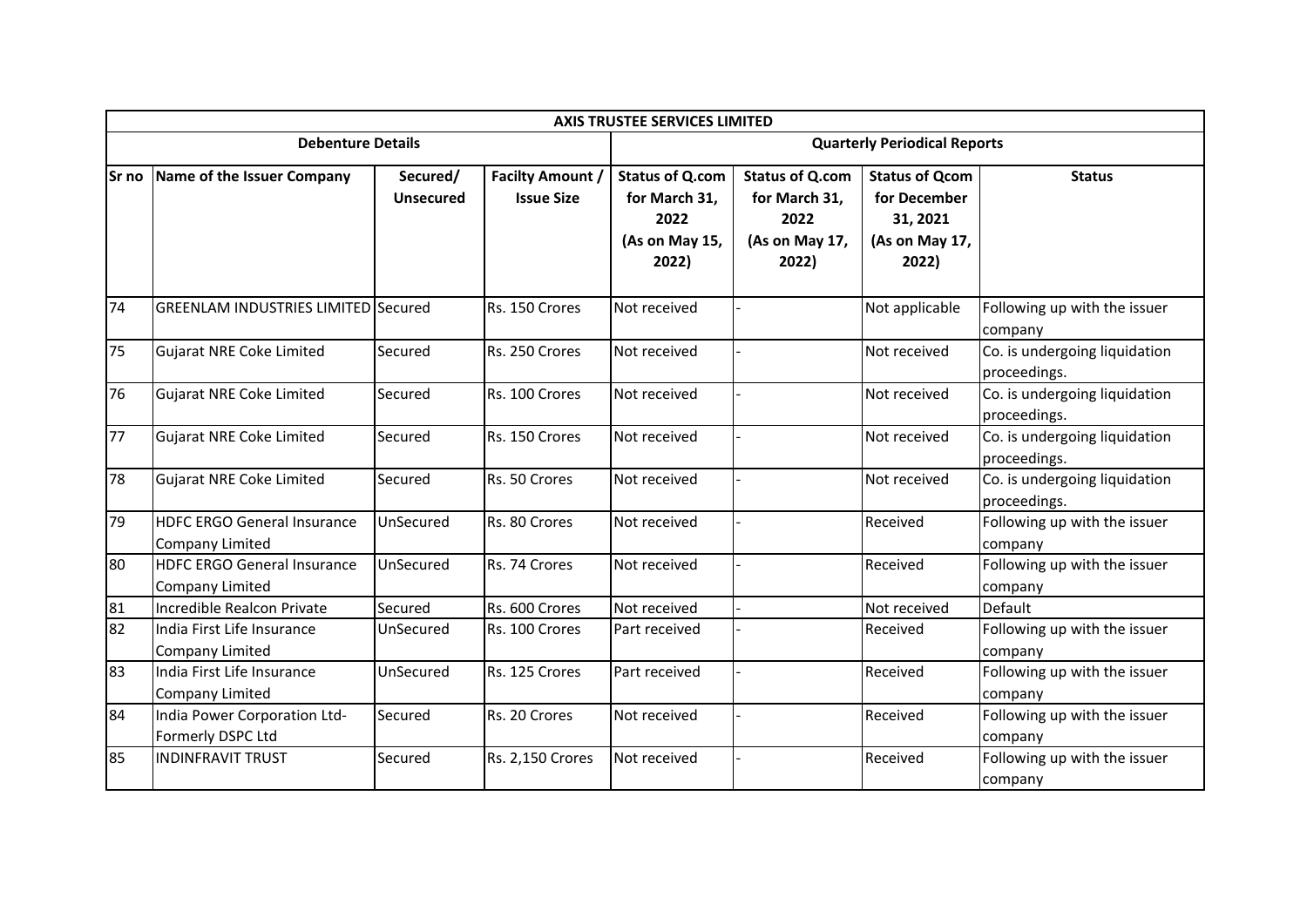|        | <b>AXIS TRUSTEE SERVICES LIMITED</b>    |                              |                                              |                                                                            |                                                                            |                                                                              |                                             |  |  |  |  |  |
|--------|-----------------------------------------|------------------------------|----------------------------------------------|----------------------------------------------------------------------------|----------------------------------------------------------------------------|------------------------------------------------------------------------------|---------------------------------------------|--|--|--|--|--|
|        | <b>Debenture Details</b>                |                              |                                              |                                                                            | <b>Quarterly Periodical Reports</b>                                        |                                                                              |                                             |  |  |  |  |  |
| lSr no | Name of the Issuer Company              | Secured/<br><b>Unsecured</b> | <b>Facilty Amount /</b><br><b>Issue Size</b> | <b>Status of Q.com</b><br>for March 31,<br>2022<br>(As on May 15,<br>2022) | <b>Status of Q.com</b><br>for March 31,<br>2022<br>(As on May 17,<br>2022) | <b>Status of Qcom</b><br>for December<br>31, 2021<br>(As on May 17,<br>2022) | <b>Status</b>                               |  |  |  |  |  |
| 86     | <b>INDINFRAVIT TRUST</b>                | Secured                      | Rs. 850 Crores                               | Not received                                                               |                                                                            | Received                                                                     | Following up with the issuer<br>company     |  |  |  |  |  |
| 87     | Jaiprakash Associates Ltd.              | Secured                      | Rs. 400 Crores                               | Not received                                                               |                                                                            | Received                                                                     | Following up with the issuer<br>company     |  |  |  |  |  |
| 88     | Jaiprakash Associates Ltd.              | Secured                      | Rs. 500 Crores                               | Not received                                                               |                                                                            | Received                                                                     | Following up with the issuer<br>company     |  |  |  |  |  |
| 89     | Jaiprakash Associates Ltd.              | Secured                      | Rs. 500 Crores                               | Not received                                                               |                                                                            | Received                                                                     | Following up with the issuer<br>company     |  |  |  |  |  |
| 90     | Jaiprakash Associates Ltd.              | Secured                      | Rs. 559.25 Crores                            | Not received                                                               |                                                                            | Received                                                                     | Following up with the issuer<br>company     |  |  |  |  |  |
| 91     | Jaypee Infratech Limited                | Secured                      | Rs. 200 Crores                               | Not received                                                               |                                                                            | Received                                                                     | Following up with the issuer<br>company     |  |  |  |  |  |
| 92     | Jaypee Infratech Limited                | Secured                      | Rs. 200 Crores                               | Not received                                                               |                                                                            | Received                                                                     | Following up with the issuer<br>company     |  |  |  |  |  |
| 93     | JFC FINANCE INDIA LIMITED               | UnSecured                    | Rs. 25 Crores                                | Not received                                                               |                                                                            | Part received                                                                | Following up with the issuer<br>company     |  |  |  |  |  |
| 94     | Jindal Saw Ltd                          | Secured                      | Rs. 500 Crores                               | Not received                                                               |                                                                            | Received                                                                     | Following up with the issuer<br>company     |  |  |  |  |  |
| 95     | Kalpataru Power Transmission<br>Limited | UnSecured                    | Rs. 100 Crores                               | Not received                                                               |                                                                            | Received                                                                     | Following up with the issuer<br>company     |  |  |  |  |  |
| 96     | Lavasa Corporation Limited              | Secured                      | Rs. 250 Crores                               | Not received                                                               |                                                                            | Not received                                                                 | Co. is undergoing insolvency<br>proceedings |  |  |  |  |  |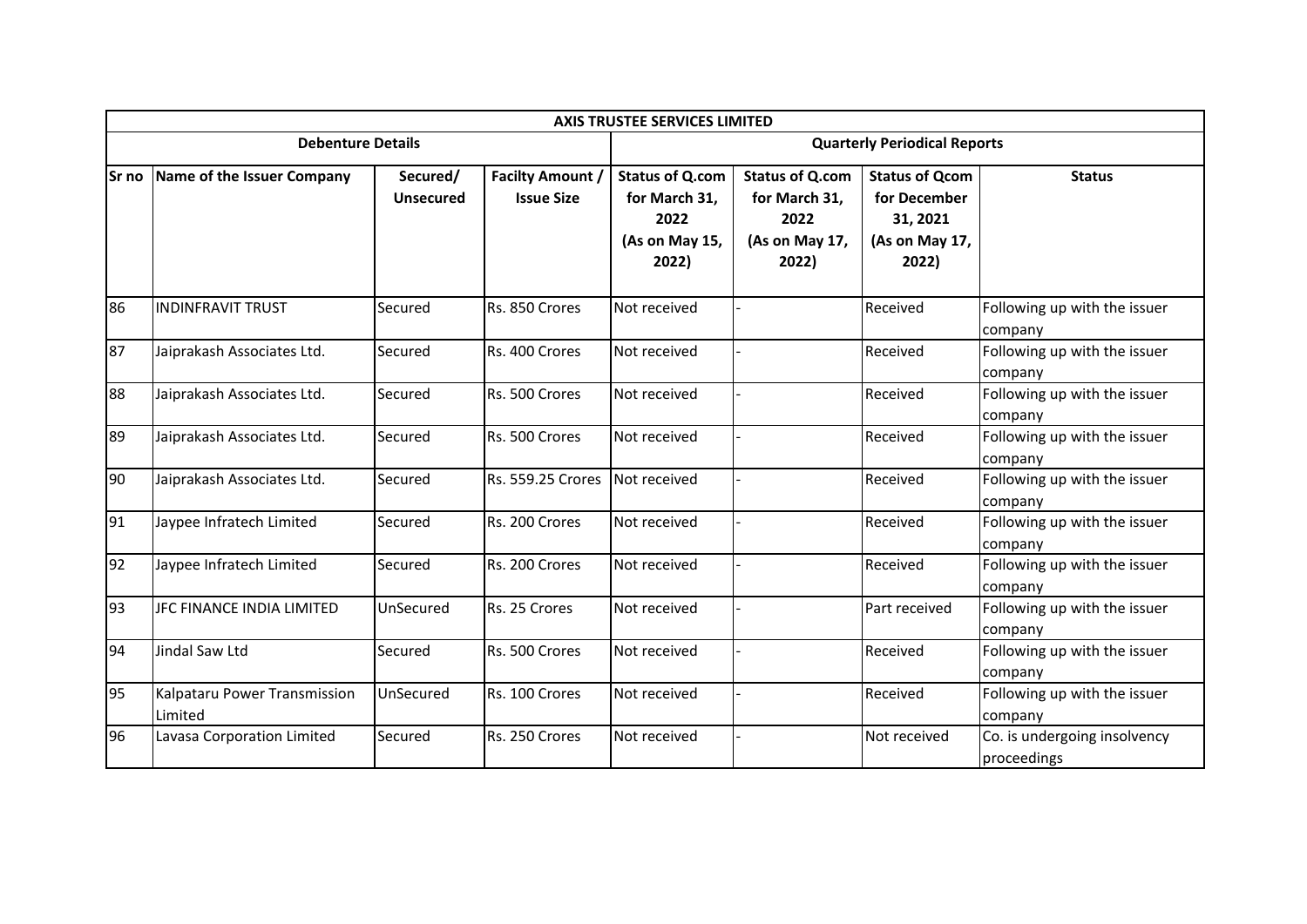|        | <b>AXIS TRUSTEE SERVICES LIMITED</b>                        |                              |                                              |                                                                            |                                                                            |                                                                              |                                             |  |  |  |  |  |
|--------|-------------------------------------------------------------|------------------------------|----------------------------------------------|----------------------------------------------------------------------------|----------------------------------------------------------------------------|------------------------------------------------------------------------------|---------------------------------------------|--|--|--|--|--|
|        | <b>Debenture Details</b>                                    |                              |                                              |                                                                            | <b>Quarterly Periodical Reports</b>                                        |                                                                              |                                             |  |  |  |  |  |
| lSr no | Name of the Issuer Company                                  | Secured/<br><b>Unsecured</b> | <b>Facilty Amount /</b><br><b>Issue Size</b> | <b>Status of Q.com</b><br>for March 31,<br>2022<br>(As on May 15,<br>2022) | <b>Status of Q.com</b><br>for March 31,<br>2022<br>(As on May 17,<br>2022) | <b>Status of Qcom</b><br>for December<br>31, 2021<br>(As on May 17,<br>2022) | <b>Status</b>                               |  |  |  |  |  |
| 97     | Lavasa Corporation Limited                                  | Secured                      | Rs. 15 Crores                                | Not received                                                               |                                                                            | Not received                                                                 | Co. is undergoing insolvency<br>proceedings |  |  |  |  |  |
| 98     | Lavasa Corporation Limited                                  | Secured                      | Rs. 100 Crores                               | Not received                                                               |                                                                            | Not received                                                                 | Co. is undergoing insolvency<br>proceedings |  |  |  |  |  |
| 99     | Lavasa Corporation Limited                                  | Secured                      | Rs. 102 Crores                               | Not received                                                               |                                                                            | Not received                                                                 | Co. is undergoing insolvency<br>proceedings |  |  |  |  |  |
| 100    | LIC Housing Finance Ltd                                     | Secured                      | Rs. 40,000 Crores                            | Part received                                                              |                                                                            | Received                                                                     | Following up with the issuer<br>company     |  |  |  |  |  |
| 101    | LIC Housing Finance Ltd                                     | Secured                      | Rs. 47,000 Crores                            | Part received                                                              |                                                                            | Received                                                                     | Following up with the issuer<br>company     |  |  |  |  |  |
| 102    | National Bank for Agriculture &<br>Rural Development        | UnSecured                    | Rs. 40,000 Crores                            | Part received                                                              |                                                                            | Received                                                                     | Following up with the issuer<br>company     |  |  |  |  |  |
| 103    | National Bank for Agriculture &<br>Rural Development        | Secured                      | Rs. 3,500 Crores                             | Part received                                                              |                                                                            | Received                                                                     | Following up with the issuer<br>company     |  |  |  |  |  |
| 104    | National Bank for Agriculture &<br>Rural Development        | Secured                      | Rs. 1,500 Crores                             | Part received                                                              |                                                                            | Received                                                                     | Following up with the issuer<br>company     |  |  |  |  |  |
| 105    | National Bank for Agriculture &<br><b>Rural Development</b> | UnSecured                    | Rs. 158,464<br>Crores                        | Part received                                                              |                                                                            | Received                                                                     | Following up with the issuer<br>company     |  |  |  |  |  |
| 106    | National Bank for Agriculture &<br>Rural Development        | UnSecured                    | Rs. 70,000 Crores                            | Part received                                                              |                                                                            | Received                                                                     | Following up with the issuer<br>company     |  |  |  |  |  |
| 107    | National Bank for Agriculture &<br><b>Rural Development</b> | UnSecured                    | <b>Rs. 90,000 Crores</b>                     | Part received                                                              |                                                                            | Received                                                                     | Following up with the issuer<br>company     |  |  |  |  |  |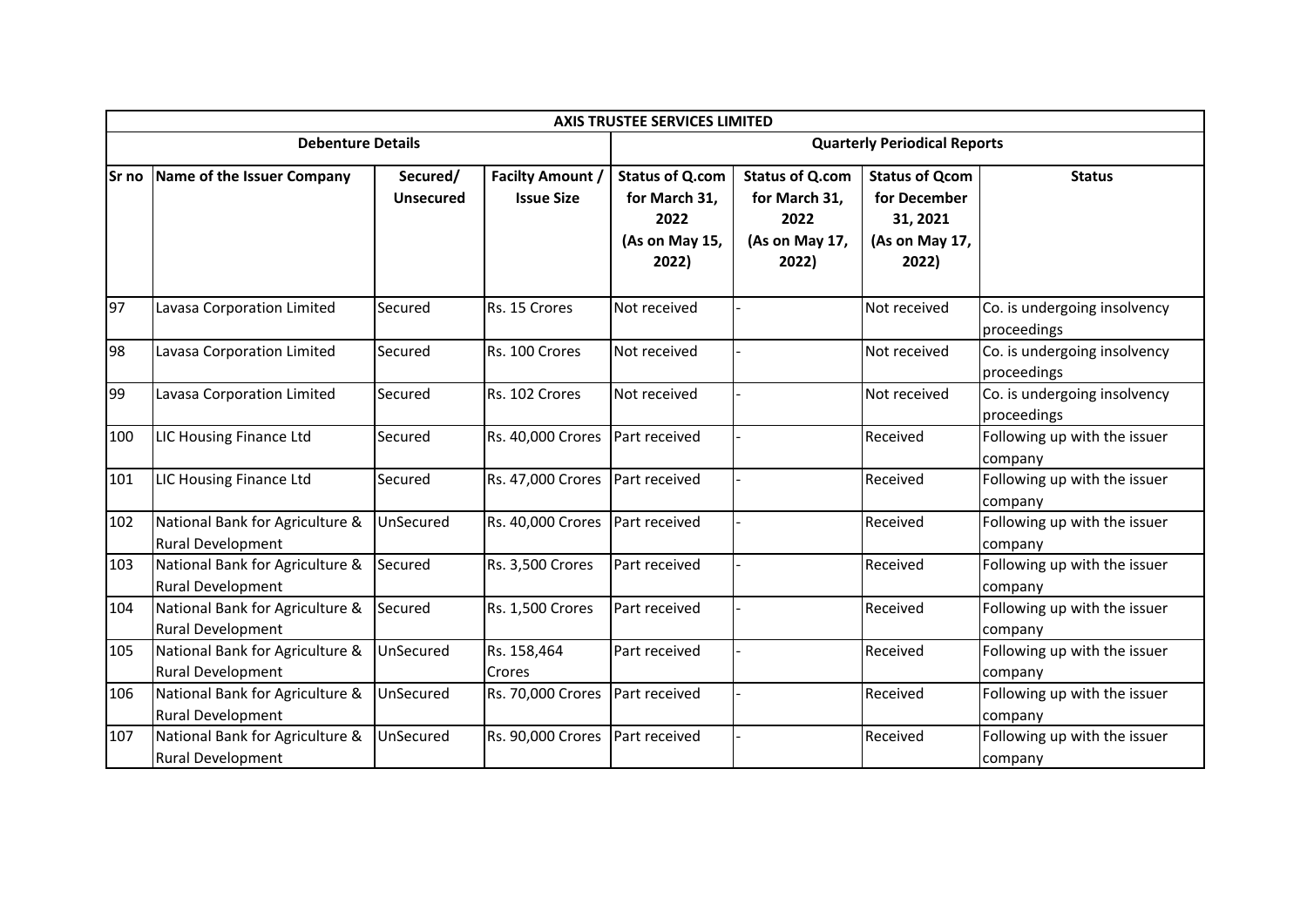|        | <b>AXIS TRUSTEE SERVICES LIMITED</b>                            |                              |                                              |                                                                            |                                                                            |                                                                              |                                         |  |  |  |  |  |
|--------|-----------------------------------------------------------------|------------------------------|----------------------------------------------|----------------------------------------------------------------------------|----------------------------------------------------------------------------|------------------------------------------------------------------------------|-----------------------------------------|--|--|--|--|--|
|        | <b>Debenture Details</b>                                        |                              |                                              |                                                                            | <b>Quarterly Periodical Reports</b>                                        |                                                                              |                                         |  |  |  |  |  |
| lSr no | Name of the Issuer Company                                      | Secured/<br><b>Unsecured</b> | <b>Facilty Amount /</b><br><b>Issue Size</b> | <b>Status of Q.com</b><br>for March 31,<br>2022<br>(As on May 15,<br>2022) | <b>Status of Q.com</b><br>for March 31,<br>2022<br>(As on May 17,<br>2022) | <b>Status of Qcom</b><br>for December<br>31, 2021<br>(As on May 17,<br>2022) | <b>Status</b>                           |  |  |  |  |  |
| 108    | Nayara Energy Limited                                           | Secured                      | Rs. 3,500 Crores                             | Not received                                                               |                                                                            | Received                                                                     | Following up with the issuer<br>company |  |  |  |  |  |
| 109    | Nirmal BOT Ltd                                                  | Secured                      | Rs. 276 Crores                               | Part received                                                              |                                                                            | Received                                                                     | Following up with the issuer<br>company |  |  |  |  |  |
| 110    | <b>OPG POWER GENERATION</b><br><b>PRIVATE LIMITED</b>           | Secured                      | Rs. 500 Crores                               | Not received                                                               |                                                                            | Received                                                                     | Following up with the issuer<br>company |  |  |  |  |  |
| 111    | Oriental Nagpur Betul Highway<br>Limited                        | Secured                      | Rs. 2,786 Crores                             | Part received                                                              |                                                                            | Received                                                                     | Following up with the issuer<br>company |  |  |  |  |  |
| 112    | Oriental Nagpur Betul Highway<br>Limited                        | Secured                      | Rs. 139.36 Crores                            | Part received                                                              |                                                                            | Received                                                                     | Following up with the issuer<br>company |  |  |  |  |  |
| 113    | Oxyzo Financial Services Private<br>Limited                     | Secured                      | Rs. 25 Crores                                | Not received                                                               |                                                                            | Received                                                                     | Following up with the issuer<br>company |  |  |  |  |  |
| 114    | Parsvnath Landmark Developers Secured<br><b>Private Limited</b> |                              | Rs. 200 Crores                               | Not received                                                               |                                                                            | Received                                                                     | Following up with the issuer<br>company |  |  |  |  |  |
| 115    | Prism Johnson Limited                                           | UnSecured                    | Rs. 115 Crores                               | Not received                                                               | Part received with Received<br>one day delay                               |                                                                              | Following up with the issuer<br>company |  |  |  |  |  |
| 116    | Prism Johnson Limited                                           | UnSecured                    | Rs. 75 Crores                                | Not received                                                               | Part received with Received<br>one day delay                               |                                                                              | Following up with the issuer<br>company |  |  |  |  |  |
| 117    | Prism Johnson Limited                                           | UnSecured                    | Rs. 95 Crores                                | Not received                                                               | Part received with Received<br>one day delay                               |                                                                              | Following up with the issuer<br>company |  |  |  |  |  |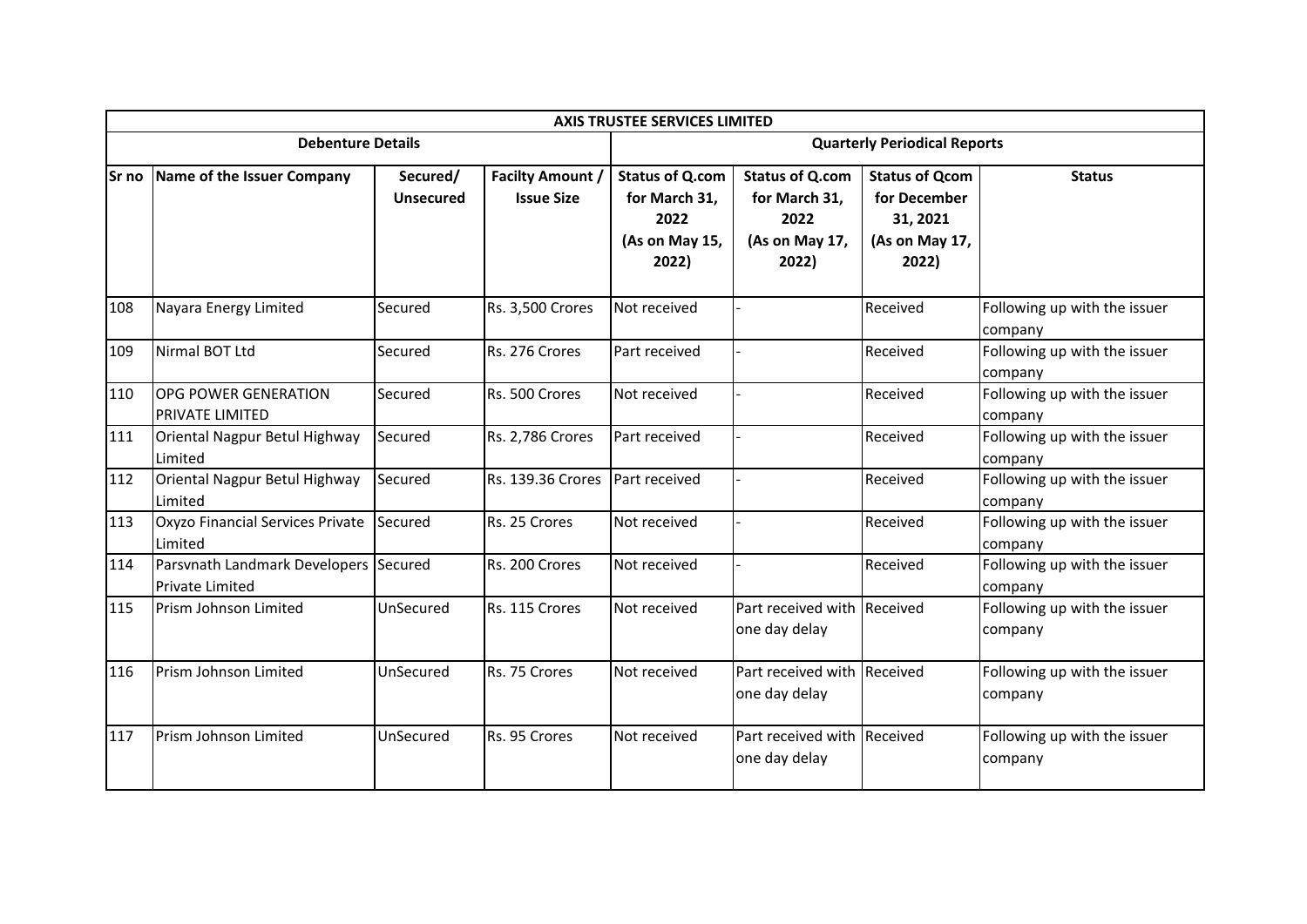|              | <b>AXIS TRUSTEE SERVICES LIMITED</b>                |                              |                                              |                                                                            |                                                                            |                                                                              |                                         |  |  |  |  |  |
|--------------|-----------------------------------------------------|------------------------------|----------------------------------------------|----------------------------------------------------------------------------|----------------------------------------------------------------------------|------------------------------------------------------------------------------|-----------------------------------------|--|--|--|--|--|
|              | <b>Debenture Details</b>                            |                              |                                              | <b>Quarterly Periodical Reports</b>                                        |                                                                            |                                                                              |                                         |  |  |  |  |  |
| <b>Sr</b> no | Name of the Issuer Company                          | Secured/<br><b>Unsecured</b> | <b>Facilty Amount /</b><br><b>Issue Size</b> | <b>Status of Q.com</b><br>for March 31,<br>2022<br>(As on May 15,<br>2022) | <b>Status of Q.com</b><br>for March 31,<br>2022<br>(As on May 17,<br>2022) | <b>Status of Qcom</b><br>for December<br>31, 2021<br>(As on May 17,<br>2022) | <b>Status</b>                           |  |  |  |  |  |
| 118          | Promont Hillside Pyt Ltd                            | UnSecured                    | Rs. 300 Crores                               | Not received                                                               |                                                                            | Not applicable                                                               | Following up with the issuer<br>company |  |  |  |  |  |
| 119          | Punjab And Sind Bank                                | UnSecured                    | Rs. 500 Crores                               | Not received                                                               |                                                                            | Received                                                                     | Following up with the issuer<br>company |  |  |  |  |  |
| 120          | <b>RADIANT POLYMERS PVT LTD</b>                     | Secured                      | Rs. 75 Crores                                | Not received                                                               |                                                                            | Not received                                                                 | Following up with the issuer<br>company |  |  |  |  |  |
| 121          | Rajesh Estates and Nirman<br><b>Private Limited</b> | Secured                      | Rs. 54 Crores                                | Not received                                                               |                                                                            | Not received                                                                 | Default                                 |  |  |  |  |  |
| 122          | Rajesh Estates and Nirman<br><b>Private Limited</b> | Secured                      | Rs. 53.60 Crores                             | Not received                                                               |                                                                            | Not received                                                                 | Default                                 |  |  |  |  |  |
| 123          | Rajesh Estates and Nirman<br><b>Private Limited</b> | Secured                      | Rs. 190 Crores                               | Not received                                                               |                                                                            | Not received                                                                 | Default                                 |  |  |  |  |  |
| 124          | Raymond Ltd                                         | Secured                      | Rs. 100 Crores                               | Not received                                                               | Part received with Received<br>one day delay                               |                                                                              | Following up with the issuer<br>company |  |  |  |  |  |
| 125          | Raymond Ltd                                         | Secured                      | Rs. 80 Crores                                | Not received                                                               | Part received with Received<br>one day delay                               |                                                                              | Following up with the issuer<br>company |  |  |  |  |  |
| 126          | <b>Raymond Ltd</b>                                  | Secured                      | Rs. 100 Crores                               | Not received                                                               | Part received with Received<br>one day delay                               |                                                                              | Following up with the issuer<br>company |  |  |  |  |  |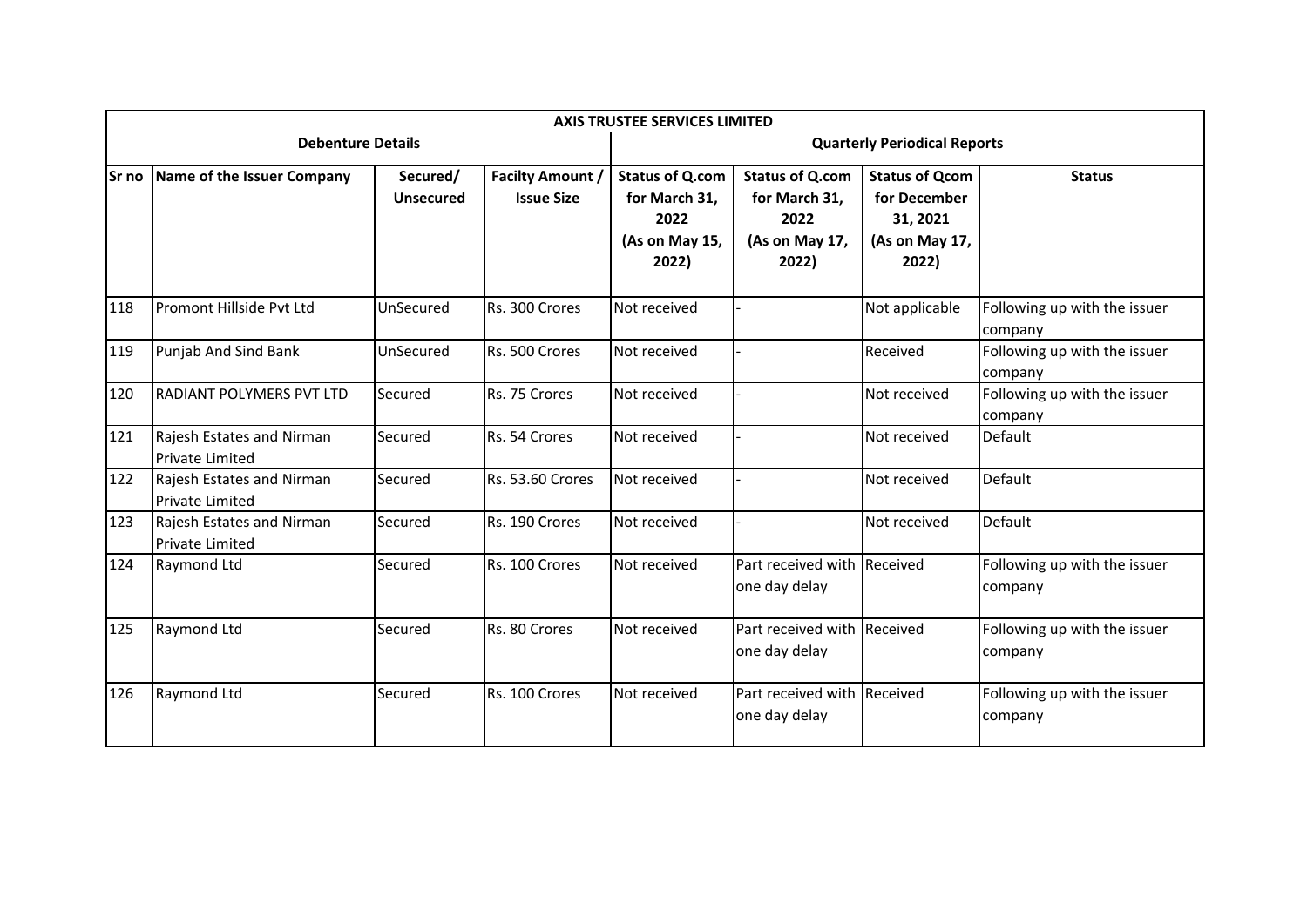|        |                                                         |                              |                                              | <b>AXIS TRUSTEE SERVICES LIMITED</b>                                       |                                                                            |                                                                              |                                               |
|--------|---------------------------------------------------------|------------------------------|----------------------------------------------|----------------------------------------------------------------------------|----------------------------------------------------------------------------|------------------------------------------------------------------------------|-----------------------------------------------|
|        | <b>Debenture Details</b>                                |                              |                                              | <b>Quarterly Periodical Reports</b>                                        |                                                                            |                                                                              |                                               |
| lSr no | Name of the Issuer Company                              | Secured/<br><b>Unsecured</b> | <b>Facilty Amount /</b><br><b>Issue Size</b> | <b>Status of Q.com</b><br>for March 31,<br>2022<br>(As on May 15,<br>2022) | <b>Status of Q.com</b><br>for March 31,<br>2022<br>(As on May 17,<br>2022) | <b>Status of Qcom</b><br>for December<br>31, 2021<br>(As on May 17,<br>2022) | <b>Status</b>                                 |
| 127    | Raymond Ltd                                             | Secured                      | Rs. 40 Crores                                | Not received                                                               | Part received with Received<br>one day delay                               |                                                                              | Following up with the issuer<br>company       |
| 128    | Raymond Ltd                                             | Secured                      | Rs. 200 Crores                               | Not received                                                               | Part received with Received<br>one day delay                               |                                                                              | Following up with the issuer<br>company       |
| 129    | Raymond Ltd                                             | Secured                      | Rs. 100 Crores                               | Not received                                                               | Part received with Received<br>one day delay                               |                                                                              | Following up with the issuer<br>company       |
| 130    | Reliance Communications Ltd.                            | Secured                      | Rs. 300 Crores                               | Not received                                                               |                                                                            | Part received                                                                | Co. is undergoing insolvency<br>proceedings   |
| 131    | Reliance Communications Ltd.                            | Secured                      | Rs. 1,500 Crores                             | Not received                                                               |                                                                            | Part received                                                                | Co. is undergoing insolvency<br>proceedings   |
| 132    | Reliance Infrastructure Limited                         | Secured                      | Rs. 600 Crores                               | Not received                                                               |                                                                            | Not received                                                                 | Default                                       |
| 133    | <b>SAHA ESTATE DEVELOPERS</b><br><b>PRIVATE LIMITED</b> | Secured                      | Rs. 130 Crores                               | Not received                                                               |                                                                            | Not received                                                                 | Default                                       |
| 134    | Shree Ganesh Jewellery House<br>Limited                 | Secured                      | Rs. 100 Crores                               | Not received                                                               |                                                                            | Not received                                                                 | Co. is undergoing liquidation<br>proceedings. |
| 135    | SP Jammu Udhampur Highway<br>Limited                    | Secured                      | Rs. 2,610 Crores                             | Not received                                                               |                                                                            | Received                                                                     | Following up with the issuer<br>company       |
| 136    | SREI Equipment Finance Limited Secured                  |                              | Rs. 113.30 Crores                            | Part received                                                              |                                                                            | Received                                                                     | Co. is undergoing insolvency<br>proceedings   |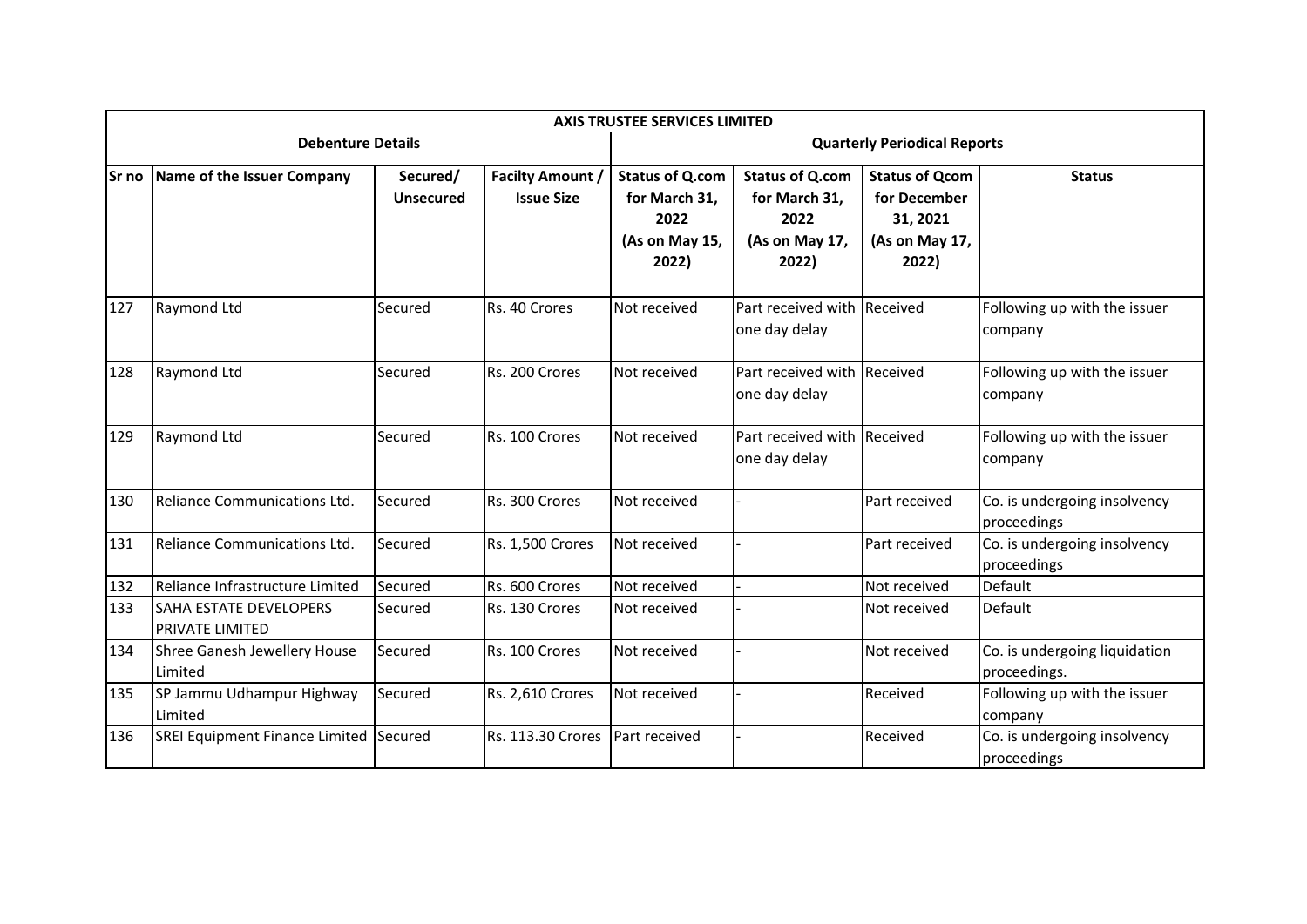|        | <b>AXIS TRUSTEE SERVICES LIMITED</b>     |                              |                                              |                                                                            |                                                                            |                                                                              |                                             |  |  |
|--------|------------------------------------------|------------------------------|----------------------------------------------|----------------------------------------------------------------------------|----------------------------------------------------------------------------|------------------------------------------------------------------------------|---------------------------------------------|--|--|
|        | <b>Debenture Details</b>                 |                              |                                              | <b>Quarterly Periodical Reports</b>                                        |                                                                            |                                                                              |                                             |  |  |
| lSr no | Name of the Issuer Company               | Secured/<br><b>Unsecured</b> | <b>Facilty Amount /</b><br><b>Issue Size</b> | <b>Status of Q.com</b><br>for March 31,<br>2022<br>(As on May 15,<br>2022) | <b>Status of Q.com</b><br>for March 31,<br>2022<br>(As on May 17,<br>2022) | <b>Status of Qcom</b><br>for December<br>31, 2021<br>(As on May 17,<br>2022) | <b>Status</b>                               |  |  |
| 137    | SREI Equipment Finance Limited Secured   |                              | Rs. 106 Crores                               | Part received                                                              |                                                                            | Received                                                                     | Co. is undergoing insolvency<br>proceedings |  |  |
| 138    | SREI Equipment Finance Limited Secured   |                              | <b>Rs. 21.50 Crores</b>                      | Part received                                                              |                                                                            | Received                                                                     | Co. is undergoing insolvency<br>proceedings |  |  |
| 139    | <b>SREI Equipment Finance Limited</b>    | <b>UnSecured</b>             | Rs. 36.79 Crores                             | Part received                                                              |                                                                            | Received                                                                     | Co. is undergoing insolvency<br>proceedings |  |  |
| 140    | SREI Equipment Finance Limited Secured   |                              | Rs. 24.89 Crores                             | Part received                                                              |                                                                            | Received                                                                     | Co. is undergoing insolvency<br>proceedings |  |  |
| 141    | SREI Equipment Finance Limited UnSecured |                              | Rs. 100 Crores                               | Part received                                                              |                                                                            | Received                                                                     | Co. is undergoing insolvency<br>proceedings |  |  |
| 142    | SREI Equipment Finance Limited Secured   |                              | Rs. 75 Crores                                | Part received                                                              |                                                                            | Received                                                                     | Co. is undergoing insolvency<br>proceedings |  |  |
| 143    | SREI Equipment Finance Limited Secured   |                              | Rs. 200 Crores                               | Part received                                                              |                                                                            | Received                                                                     | Co. is undergoing insolvency<br>proceedings |  |  |
| 144    | SREI Equipment Finance Limited UnSecured |                              | Rs. 250 Crores                               | Part received                                                              |                                                                            | Received                                                                     | Co. is undergoing insolvency<br>proceedings |  |  |
| 145    | SREI Equipment Finance Limited Secured   |                              | Rs. 1,500 Crores                             | Part received                                                              |                                                                            | Received                                                                     | Co. is undergoing insolvency<br>proceedings |  |  |
| 146    | SREI Equipment Finance Limited Secured   |                              | Rs. 19 Crores                                | Part received                                                              |                                                                            | Received                                                                     | Co. is undergoing insolvency<br>proceedings |  |  |
| 147    | SREI Equipment Finance Limited Secured   |                              | Rs. 45 Crores                                | Part received                                                              |                                                                            | Received                                                                     | Co. is undergoing insolvency<br>proceedings |  |  |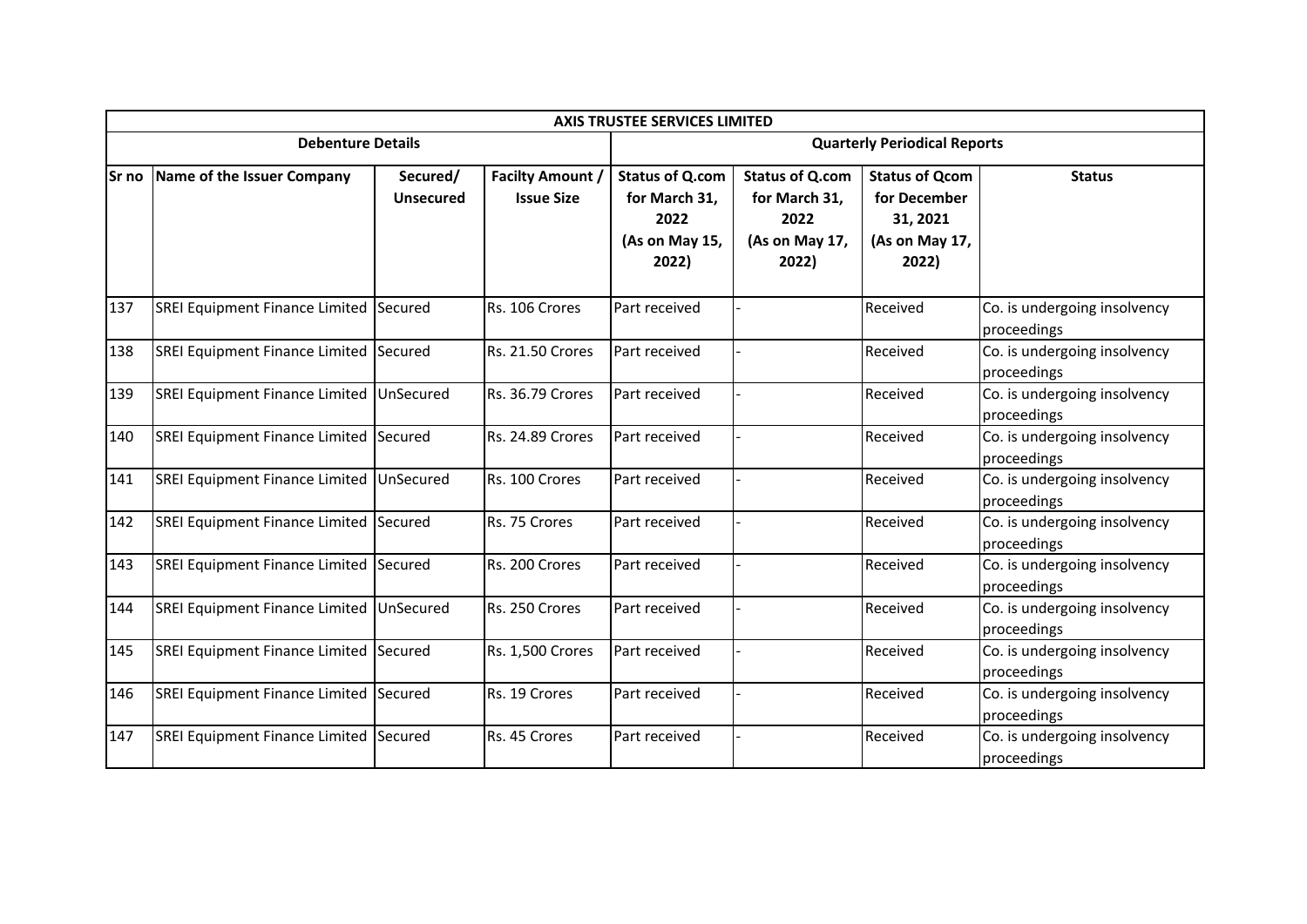|              | <b>AXIS TRUSTEE SERVICES LIMITED</b>     |                              |                                              |                                                                            |                                                                            |                                                                              |                                             |  |  |
|--------------|------------------------------------------|------------------------------|----------------------------------------------|----------------------------------------------------------------------------|----------------------------------------------------------------------------|------------------------------------------------------------------------------|---------------------------------------------|--|--|
|              | <b>Debenture Details</b>                 |                              | <b>Quarterly Periodical Reports</b>          |                                                                            |                                                                            |                                                                              |                                             |  |  |
| <b>Sr</b> no | Name of the Issuer Company               | Secured/<br><b>Unsecured</b> | <b>Facilty Amount /</b><br><b>Issue Size</b> | <b>Status of Q.com</b><br>for March 31,<br>2022<br>(As on May 15,<br>2022) | <b>Status of Q.com</b><br>for March 31,<br>2022<br>(As on May 17,<br>2022) | <b>Status of Qcom</b><br>for December<br>31, 2021<br>(As on May 17,<br>2022) | <b>Status</b>                               |  |  |
| 148          | SREI Equipment Finance Limited Secured   |                              | Rs. 34.20 Crores                             | Part received                                                              |                                                                            | Received                                                                     | Co. is undergoing insolvency<br>proceedings |  |  |
| 149          | SREI Equipment Finance Limited UnSecured |                              | <b>Rs. 31.90 Crores</b>                      | Part received                                                              |                                                                            | Received                                                                     | Co. is undergoing insolvency<br>proceedings |  |  |
| 150          | SREI Equipment Finance Limited UnSecured |                              | Rs. 70 Crores                                | Part received                                                              |                                                                            | Received                                                                     | Co. is undergoing insolvency<br>proceedings |  |  |
| 151          | SREI Equipment Finance Limited UnSecured |                              | Rs. 105 Crores                               | Part received                                                              |                                                                            | Received                                                                     | Co. is undergoing insolvency<br>proceedings |  |  |
| 152          | SREI Equipment Finance Limited Secured   |                              | Rs. 500 Crores                               | Part received                                                              |                                                                            | Received                                                                     | Co. is undergoing insolvency<br>proceedings |  |  |
| 153          | SREI Equipment Finance Limited UnSecured |                              | Rs. 100 Crores                               | Part received                                                              |                                                                            | Received                                                                     | Co. is undergoing insolvency<br>proceedings |  |  |
| 154          | SREI Equipment Finance Limited UnSecured |                              | Rs. 100 Crores                               | Part received                                                              |                                                                            | Received                                                                     | Co. is undergoing insolvency<br>proceedings |  |  |
| 155          | SREI Equipment Finance Limited UnSecured |                              | Rs. 249.90 Crores                            | Part received                                                              |                                                                            | Received                                                                     | Co. is undergoing insolvency<br>proceedings |  |  |
| 156          | SREI Equipment Finance Limited UnSecured |                              | Rs. 100 Crores                               | Part received                                                              |                                                                            | Received                                                                     | Co. is undergoing insolvency<br>proceedings |  |  |
| 157          | SREI Equipment Finance Limited UnSecured |                              | Rs. 100 Crores                               | Part received                                                              |                                                                            | Received                                                                     | Co. is undergoing insolvency<br>proceedings |  |  |
| 158          | SREI Equipment Finance Limited           | UnSecured                    | Rs. 100 Crores                               | Part received                                                              |                                                                            | Received                                                                     | Co. is undergoing insolvency<br>proceedings |  |  |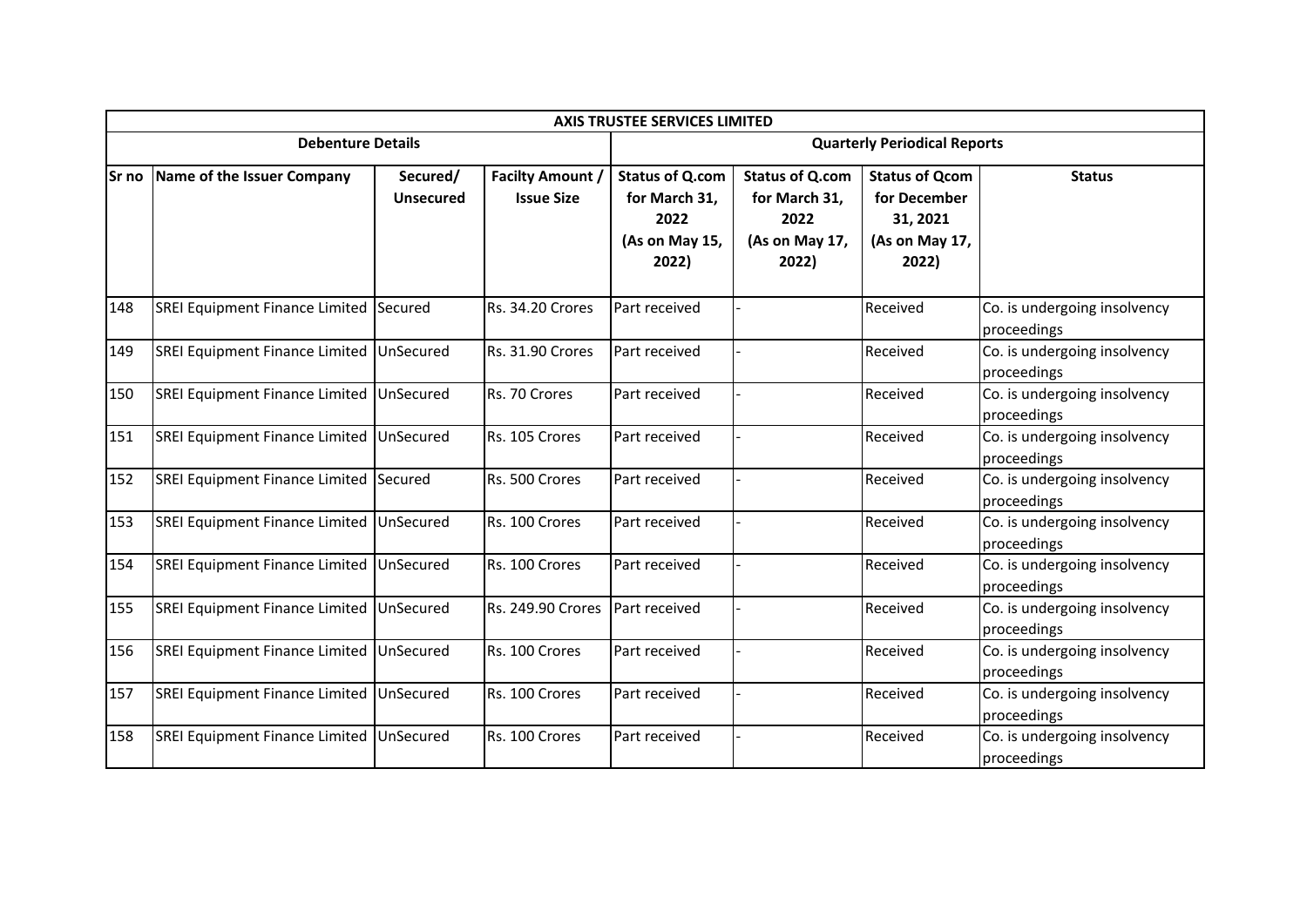|              | <b>AXIS TRUSTEE SERVICES LIMITED</b>                    |                              |                                              |                                                                            |                                                                            |                                                                              |                                               |  |  |
|--------------|---------------------------------------------------------|------------------------------|----------------------------------------------|----------------------------------------------------------------------------|----------------------------------------------------------------------------|------------------------------------------------------------------------------|-----------------------------------------------|--|--|
|              | <b>Debenture Details</b>                                |                              |                                              | <b>Quarterly Periodical Reports</b>                                        |                                                                            |                                                                              |                                               |  |  |
| <b>Sr</b> no | Name of the Issuer Company                              | Secured/<br><b>Unsecured</b> | <b>Facilty Amount /</b><br><b>Issue Size</b> | <b>Status of Q.com</b><br>for March 31,<br>2022<br>(As on May 15,<br>2022) | <b>Status of Q.com</b><br>for March 31,<br>2022<br>(As on May 17,<br>2022) | <b>Status of Qcom</b><br>for December<br>31, 2021<br>(As on May 17,<br>2022) | <b>Status</b>                                 |  |  |
| 159          | SREI Equipment Finance Limited Secured                  |                              | Rs. 1,000 Crores                             | Part received                                                              |                                                                            | Received                                                                     | Co. is undergoing insolvency<br>proceedings   |  |  |
| 160          | SREI Equipment Finance Limited Secured                  |                              | Rs. 500 Crores                               | Part received                                                              |                                                                            | Received                                                                     | Co. is undergoing insolvency<br>proceedings   |  |  |
| 161          | SREI Equipment Finance Limited                          | UnSecured                    | <b>Rs. 1,000 Crores</b>                      | Part received                                                              |                                                                            | Received                                                                     | Co. is undergoing insolvency<br>proceedings   |  |  |
| 162          | SREI Equipment Finance Limited Secured                  |                              | Rs. 1,500 Crores                             | Part received                                                              |                                                                            | Received                                                                     | Co. is undergoing insolvency<br>proceedings   |  |  |
| 163          | SREI Equipment Finance Limited Secured                  |                              | Rs. 1,000 Crores                             | Part received                                                              |                                                                            | Received                                                                     | Co. is undergoing insolvency<br>proceedings   |  |  |
| 164          | SREI Equipment Finance Limited Secured                  |                              | Rs. 500 Crores                               | Part received                                                              |                                                                            | Received                                                                     | Co. is undergoing insolvency<br>proceedings   |  |  |
| 165          | SREI Equipment Finance Limited UnSecured                |                              | Rs. 14.28 Crores                             | Part received                                                              |                                                                            | Received                                                                     | Co. is undergoing insolvency<br>proceedings   |  |  |
| 166          | Sterling Biotech Ltd.                                   | Secured                      | Rs. 300 Crores                               | Not received                                                               |                                                                            | Not received                                                                 | Co. is undergoing liquidation<br>proceedings. |  |  |
| 167          | Summit Digitel Infrastructure<br><b>Private Limited</b> | Secured                      | Rs. 11,836 Crores                            | Part received                                                              |                                                                            | Received                                                                     | Following up with the issuer<br>company       |  |  |
| 168          | Summit Digitel Infrastructure<br>Private Limited        | Secured                      | Rs. 1,500 Crores                             | Part received                                                              |                                                                            | Received                                                                     | Following up with the issuer<br>company       |  |  |
| 169          | Summit Digitel Infrastructure<br><b>Private Limited</b> | Secured                      | Rs. 1,000 Crores                             | Part received                                                              |                                                                            | Received                                                                     | Following up with the issuer<br>company       |  |  |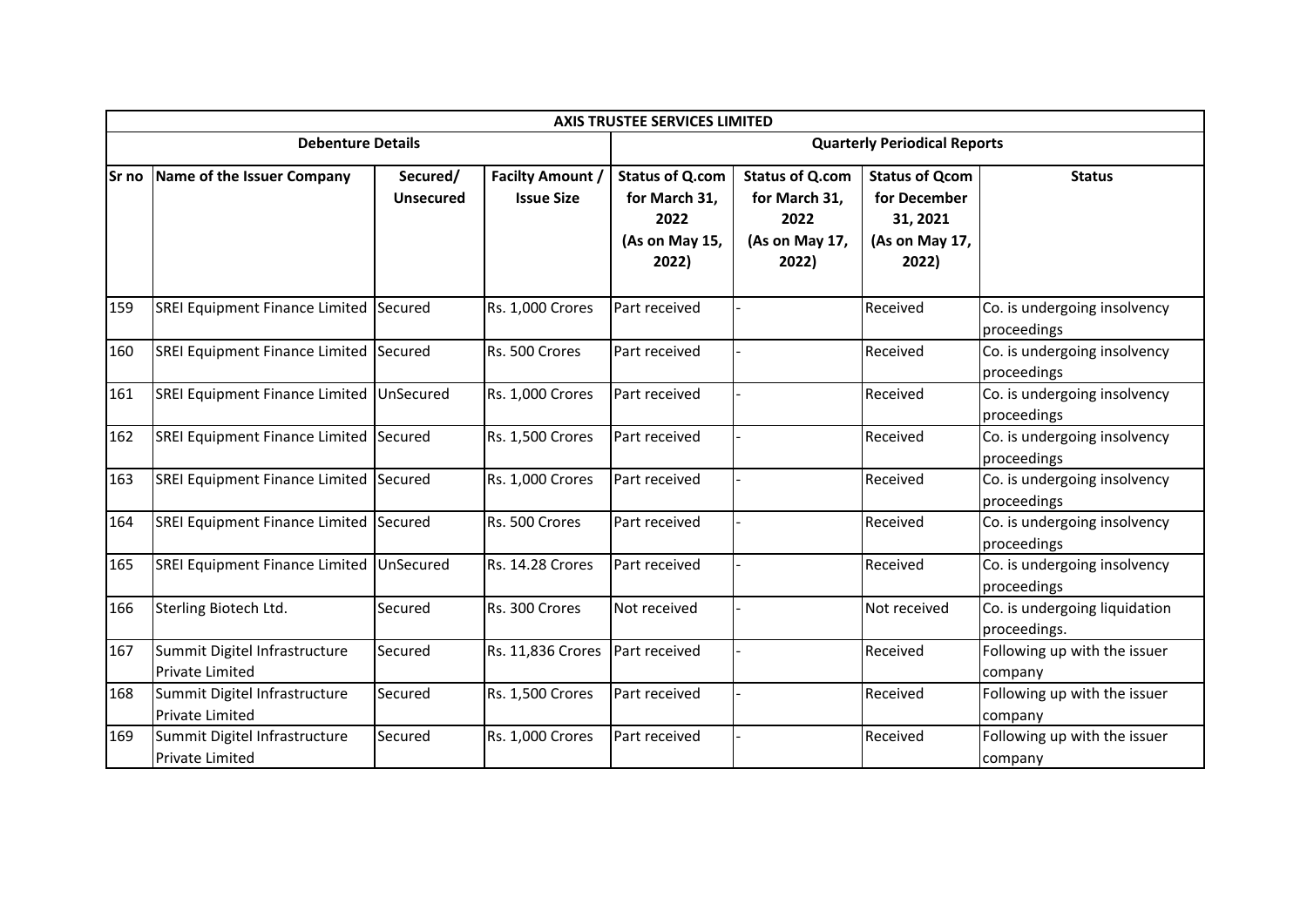|        | <b>AXIS TRUSTEE SERVICES LIMITED</b>          |                              |                                              |                                                                            |                                                                            |                                                                              |                                             |  |  |
|--------|-----------------------------------------------|------------------------------|----------------------------------------------|----------------------------------------------------------------------------|----------------------------------------------------------------------------|------------------------------------------------------------------------------|---------------------------------------------|--|--|
|        | <b>Debenture Details</b>                      |                              |                                              | <b>Quarterly Periodical Reports</b>                                        |                                                                            |                                                                              |                                             |  |  |
| lSr no | Name of the Issuer Company                    | Secured/<br><b>Unsecured</b> | <b>Facilty Amount /</b><br><b>Issue Size</b> | <b>Status of Q.com</b><br>for March 31,<br>2022<br>(As on May 15,<br>2022) | <b>Status of Q.com</b><br>for March 31,<br>2022<br>(As on May 17,<br>2022) | <b>Status of Qcom</b><br>for December<br>31, 2021<br>(As on May 17,<br>2022) | <b>Status</b>                               |  |  |
| 170    | <b>Talwalkars Better Value Fitness</b><br>Ltd | Secured                      | Rs. 25 Crores                                | Not received                                                               |                                                                            | Not received                                                                 | Co. is undergoing insolvency<br>proceedings |  |  |
| 171    | Talwalkars Better Value Fitness<br>Ltd        | Secured                      | Rs. 30 Crores                                | Not received                                                               |                                                                            | Not received                                                                 | Co. is undergoing insolvency<br>proceedings |  |  |
| 172    | <b>Talwalkars Better Value Fitness</b><br>Ltd | Secured                      | Rs. 25 Crores                                | Not received                                                               |                                                                            | Not received                                                                 | Co. is undergoing insolvency<br>proceedings |  |  |
| 173    | <b>Talwalkars Better Value Fitness</b><br>Ltd | Secured                      | Rs. 25 Crores                                | Not received                                                               |                                                                            | Not received                                                                 | Co. is undergoing insolvency<br>proceedings |  |  |
| 174    | <b>Talwalkars Better Value Fitness</b><br>Ltd | Secured                      | Rs. 30 Crores                                | Not received                                                               |                                                                            | Not received                                                                 | Co. is undergoing insolvency<br>proceedings |  |  |
| 175    | <b>Talwalkars Better Value Fitness</b><br>Ltd | Secured                      | Rs. 50 Crores                                | Not received                                                               |                                                                            | Not received                                                                 | Co. is undergoing insolvency<br>proceedings |  |  |
| 176    | Talwalkars Better Value Fitness<br>Ltd        | Secured                      | Rs. 25 Crores                                | Not received                                                               |                                                                            | Not received                                                                 | Co. is undergoing insolvency<br>proceedings |  |  |
| 177    | Talwalkars Healthclubs Limited                | Secured                      | Rs. 25 Crores                                | Not received                                                               |                                                                            | Not received                                                                 | Co. is undergoing insolvency<br>proceedings |  |  |
| 178    | Talwalkars Healthclubs Limited                | Secured                      | Rs. 25 Crores                                | Not received                                                               |                                                                            | Not received                                                                 | Co. is undergoing insolvency<br>proceedings |  |  |
| 179    | Talwalkars Healthclubs Limited                | Secured                      | Rs. 25 Crores                                | Not received                                                               |                                                                            | Not received                                                                 | Co. is undergoing insolvency<br>proceedings |  |  |
| 180    | Talwalkars Healthclubs Limited                | Secured                      | Rs. 25 Crores                                | Not received                                                               |                                                                            | Not received                                                                 | Co. is undergoing insolvency<br>proceedings |  |  |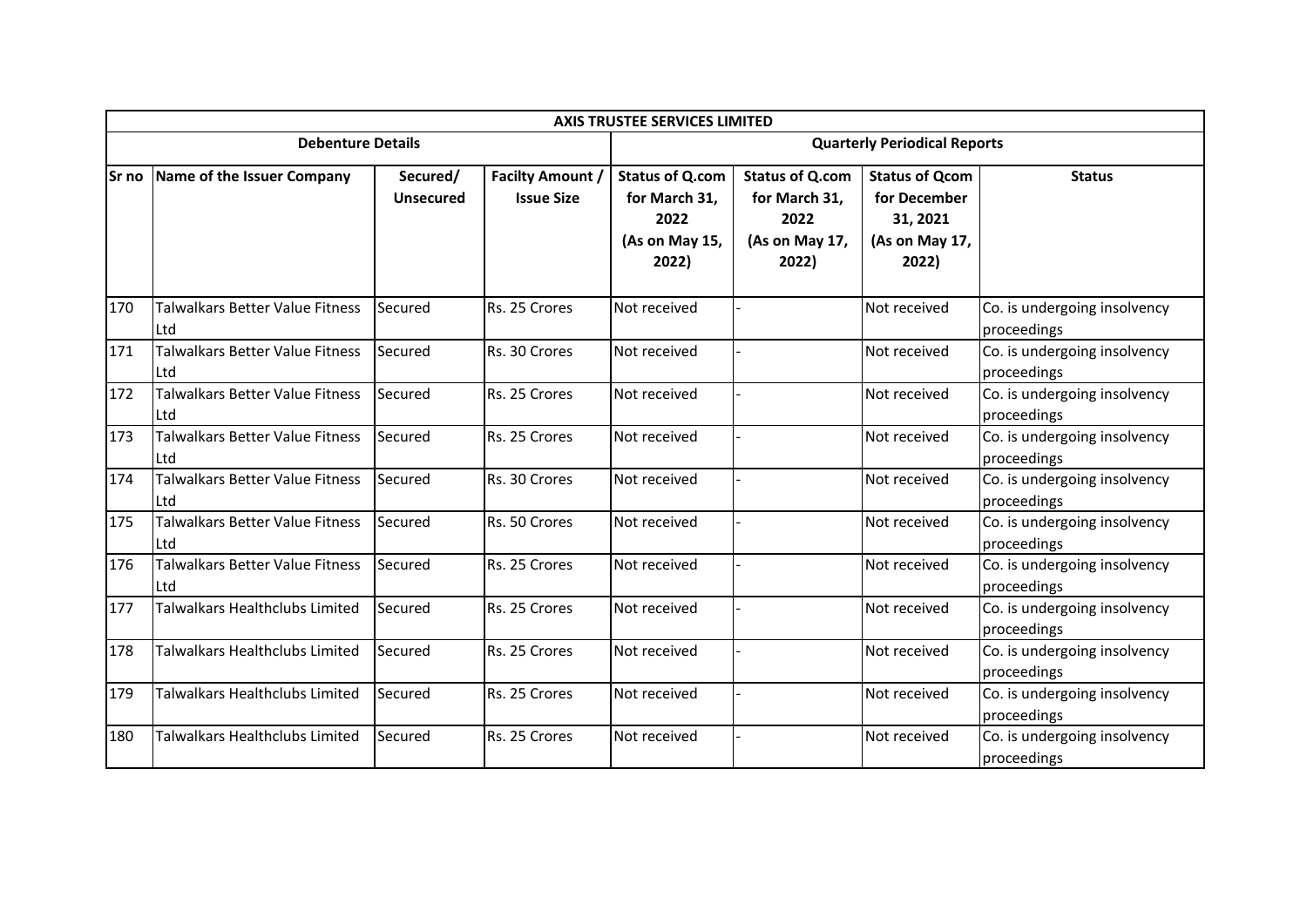|              | <b>AXIS TRUSTEE SERVICES LIMITED</b>                    |                              |                                              |                                                                            |                                                                            |                                                                              |                                             |  |  |
|--------------|---------------------------------------------------------|------------------------------|----------------------------------------------|----------------------------------------------------------------------------|----------------------------------------------------------------------------|------------------------------------------------------------------------------|---------------------------------------------|--|--|
|              | <b>Debenture Details</b>                                |                              |                                              | <b>Quarterly Periodical Reports</b>                                        |                                                                            |                                                                              |                                             |  |  |
| <b>Sr</b> no | Name of the Issuer Company                              | Secured/<br><b>Unsecured</b> | <b>Facilty Amount /</b><br><b>Issue Size</b> | <b>Status of Q.com</b><br>for March 31,<br>2022<br>(As on May 15,<br>2022) | <b>Status of Q.com</b><br>for March 31,<br>2022<br>(As on May 17,<br>2022) | <b>Status of Qcom</b><br>for December<br>31, 2021<br>(As on May 17,<br>2022) | <b>Status</b>                               |  |  |
| 181          | TELESONIC NETWORKS LIMITED                              | UnSecured                    | Rs. 3,000 Crores                             | Not received                                                               |                                                                            | Received                                                                     | Following up with the issuer<br>company     |  |  |
| 182          | The Dhanlakshmi Bank Limited                            | UnSecured                    | Rs. 150 Crores                               | Not received                                                               | Part received with Received<br>one day delay                               |                                                                              | Following up with the issuer<br>company     |  |  |
| 183          | The Jammu and Kashmir Bank<br>Limited                   | UnSecured                    | Rs. 1,000 Crores                             | Part received                                                              |                                                                            | Not applicable                                                               | Following up with the issuer<br>company     |  |  |
| 184          | Tourism Finance Corporation Of Secured<br>India Limited |                              | Rs. 75 Crores                                | Not received                                                               |                                                                            | Part received                                                                | Following up with the issuer<br>company     |  |  |
| 185          | Transmission Corporation of<br>Andhra Pradesh Ltd       | UnSecured                    | Rs. 200 Crores                               | Not received                                                               |                                                                            | Not received                                                                 | Default                                     |  |  |
| 186          | <b>Tulip Telecom Limited</b>                            | Secured                      | Rs. 150 Crores                               | Not received                                                               |                                                                            | Not received                                                                 | Default                                     |  |  |
| 187          | <b>Tulip Telecom Limited</b>                            | Secured                      | Rs. 200 Crores                               | Not received                                                               |                                                                            | Not received                                                                 | Default                                     |  |  |
| 188          | Union Bank of India                                     | UnSecured                    | Rs. 700 Crores                               | Not received                                                               | Part received with<br>one day delay                                        | Received                                                                     | Following up with the issuer<br>company     |  |  |
| 189          | United India Insurance Company UnSecured<br>Limited     |                              | Rs. 900 Crores                               | Not received                                                               |                                                                            | Received                                                                     | Following up with the issuer<br>company     |  |  |
| 190          | Varanasi Sangam Expressway<br><b>Private Limited</b>    | Secured                      | Rs. 800 Crores                               | Not received                                                               |                                                                            | Received                                                                     | Following up with the issuer<br>company     |  |  |
| 191          | Viceroy Hotels Limited                                  | Secured                      | Rs. 50 Crores                                | Not received                                                               |                                                                            | Not received                                                                 | Co. is undergoing insolvency<br>proceedings |  |  |